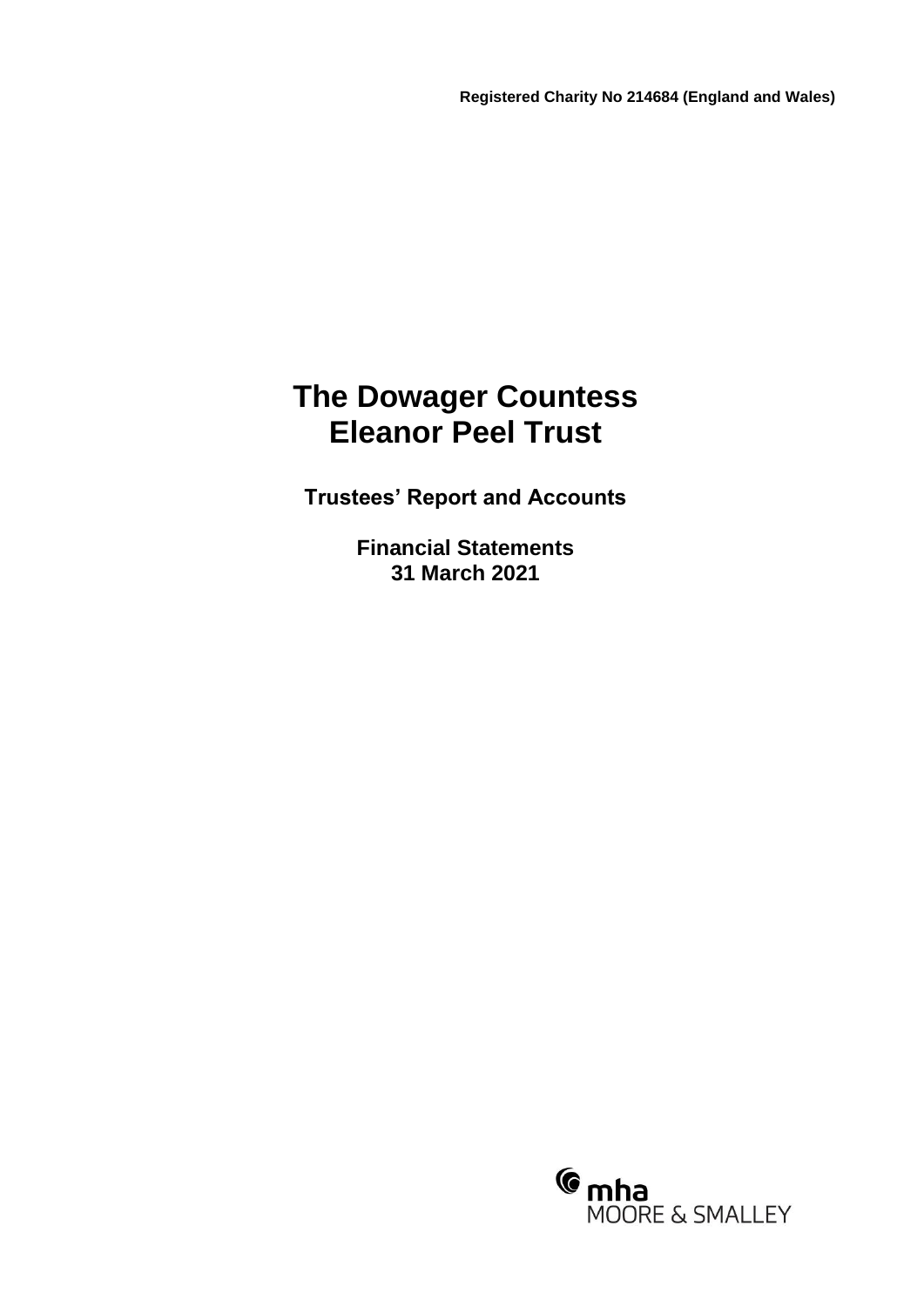### **CONTENTS**

|                                   | Page      |
|-----------------------------------|-----------|
| Charity information               | 1         |
| Trustees' Report                  | $2 - 6$   |
| Report of the auditors            | $7 - 9$   |
| Statement of financial activities | 10        |
| <b>Balance sheet</b>              | 11        |
| Statement of cash flows           | 12        |
| Notes to the financial statements | $13 - 22$ |
| Appendix - Grants awarded         | $23 - 33$ |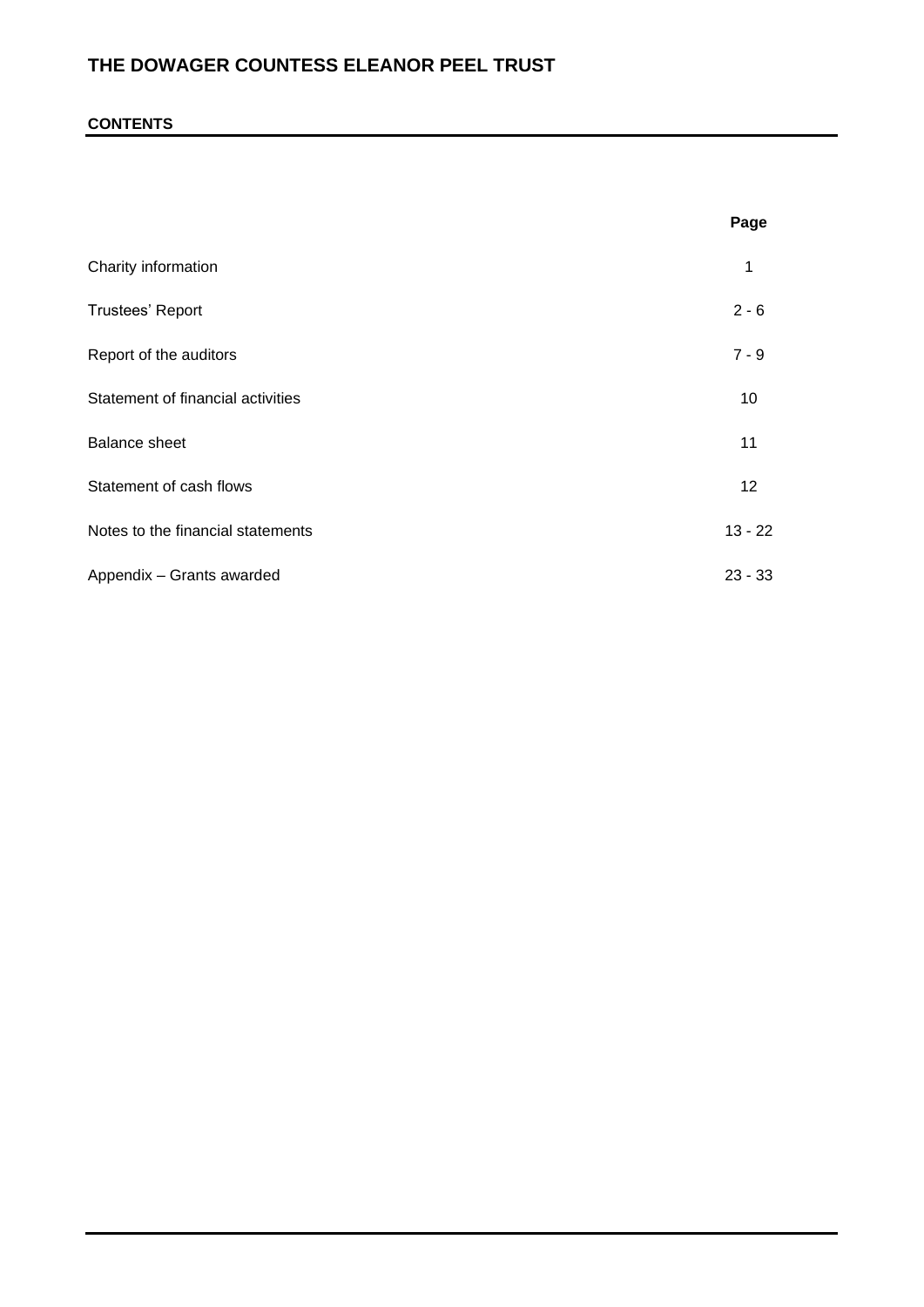### **CHARITY INFORMATION**

| <b>Trustees</b>                    | J W Parkinson - Chairman until 29th July 2021<br>R M Parkinson<br>Professor R T Ramsden, MBE<br>Professor M A Pearson - Chair from 29th July 2021<br>J P Manduell<br>Professor C P Sibley |
|------------------------------------|-------------------------------------------------------------------------------------------------------------------------------------------------------------------------------------------|
| <b>Registered office</b>           | 50 Fountain Street<br>Manchester<br><b>M2 2AS</b>                                                                                                                                         |
| <b>Investment manager</b>          | <b>CCLA Investment Managers Limited</b><br><b>Senator House</b><br>85 Queen Victoria Street<br>London<br>EC4V 4ET                                                                         |
| <b>Solicitors</b>                  | <b>Hill Dickinson LLP</b><br>50 Fountain Street<br>Manchester<br><b>M2 2AS</b>                                                                                                            |
| <b>Auditor</b>                     | <b>MHA Moore and Smalley</b><br><b>Richard House</b><br>9 Winckley Square<br>Preston<br>PR1 3HP                                                                                           |
| <b>Bankers</b>                     | <b>CCLA Investment Management Ltd</b><br><b>COIF Charity Funds</b><br>80 Cheapside<br>London<br>EC2V 6DZ                                                                                  |
|                                    | Handelsbanken Bank<br><b>First Floor</b><br><b>Dicconson Terrace</b><br>Lytham Assembly Rooms<br>Lytham<br>FY8 5JY                                                                        |
| <b>Charity registration number</b> | 214684                                                                                                                                                                                    |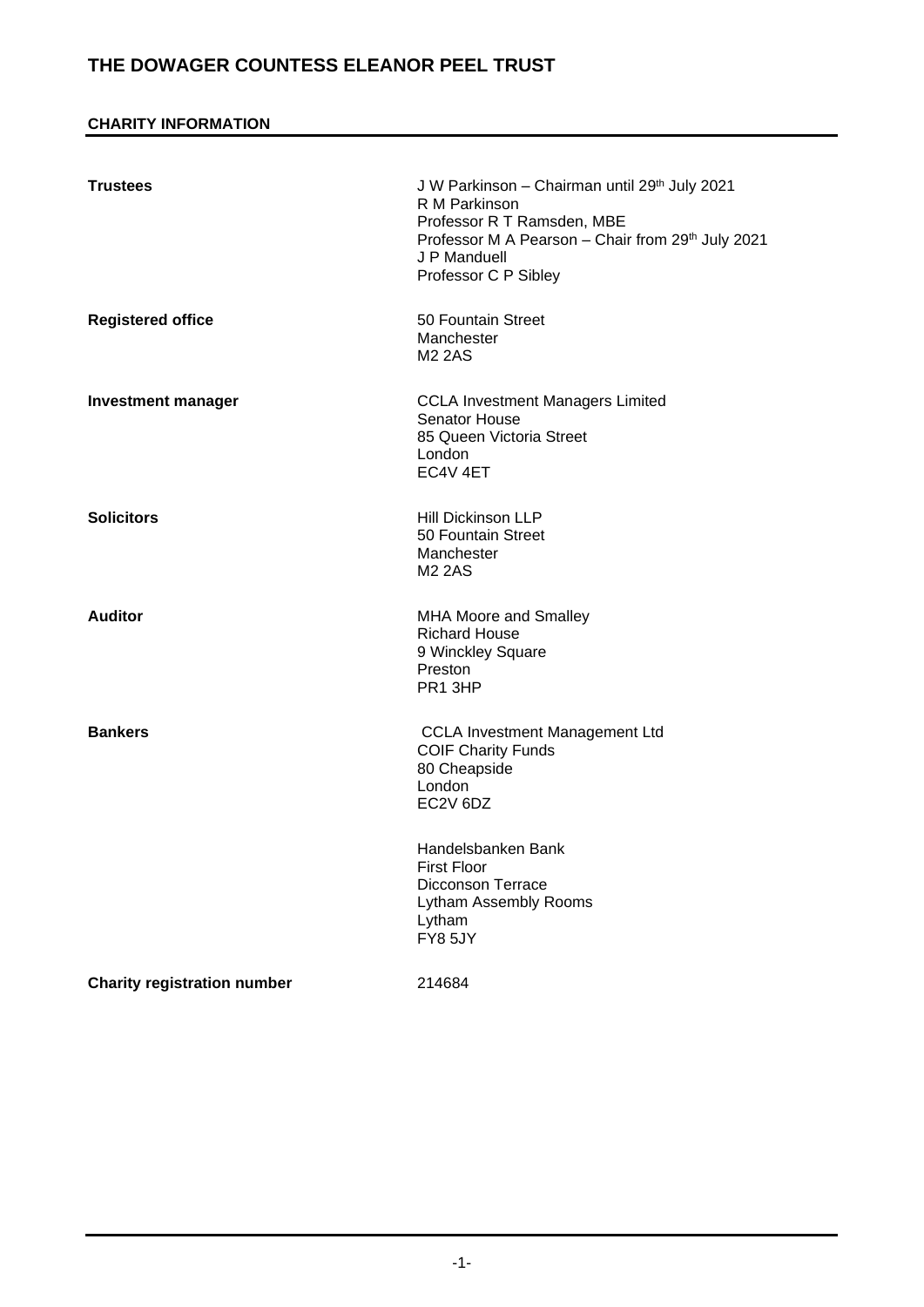### **TRUSTEES' REPORT**

### **FOR THE YEAR ENDED 31 MARCH 2021**

The Trustees present their report and the audited financial statements of the Trust for the year ended 31 March 2021. The Trustees have adopted the provisions of the Statement of Recommended Practice (SORP) "Accounting and Reporting by Charities" (FRS102) in preparing the annual report and financial statements of the Trust.

The financial statements have been prepared in accordance with the accounting policies set out in notes to the accounts and comply with the Trust's governing document, the Charities Act 2011 and Accounting and Reporting by Charities: Statement of Recommended Practice applicable to charities preparing their accounts in accordance with the Financial Reporting Standard applicable in the UK and Republic of Ireland published on in October 2019.

### **Structure, governance and management**

### **Legal Structure**

The Dowager Countess Eleanor Peel Trust was established under a trust deed dated 3 May 1951. This was in pursuance of the Will of Eleanor Dowager Countess Peel who died on 9 November 1949. The Trust Deed provides that the income of the Trust Fund (and in certain cases the capital thereof) should be paid or applied for such charitable purposes as the Trustees should think fit. They are enjoined to have particular regard for medical charities, charities for old people and those who have fallen on hard times through no fault of their own and the charitable bodies specified in the Schedule to the Trust Deed. They are prohibited from giving money to charitable bodies substantially under the control of central or local government or charitable bodies primarily devoted to children.

The Registered Charity Number is 214684.

### **Trustees**

The Trustees acting throughout the year were:

J W Parkinson - Chairman until 29<sup>th</sup> July 2021 R M Parkinson Professor C P Sibley Professor R T Ramsden Professor M A Pearson – Chair from 29th July 2021 J P Manduell

### **Appointment of trustees**

Trustees are appointed by the agreement of existing trustees. Prior to appointment, prospective trustees are invited to a meeting to observe. On appointment, new trustees are provided with a copy of the Trust Deed, a brief history of the Trust and the most recent annual report and accounts. Copies of previous Trustees' meeting minutes are available to the new trustee.

Trustees are permitted by the Trust Deed to receive remuneration of up to 10% of income. Trustees remuneration is reviewed annually. Discretionary bonuses may be awarded from time to time provided that the 10% threshold is not exceeded.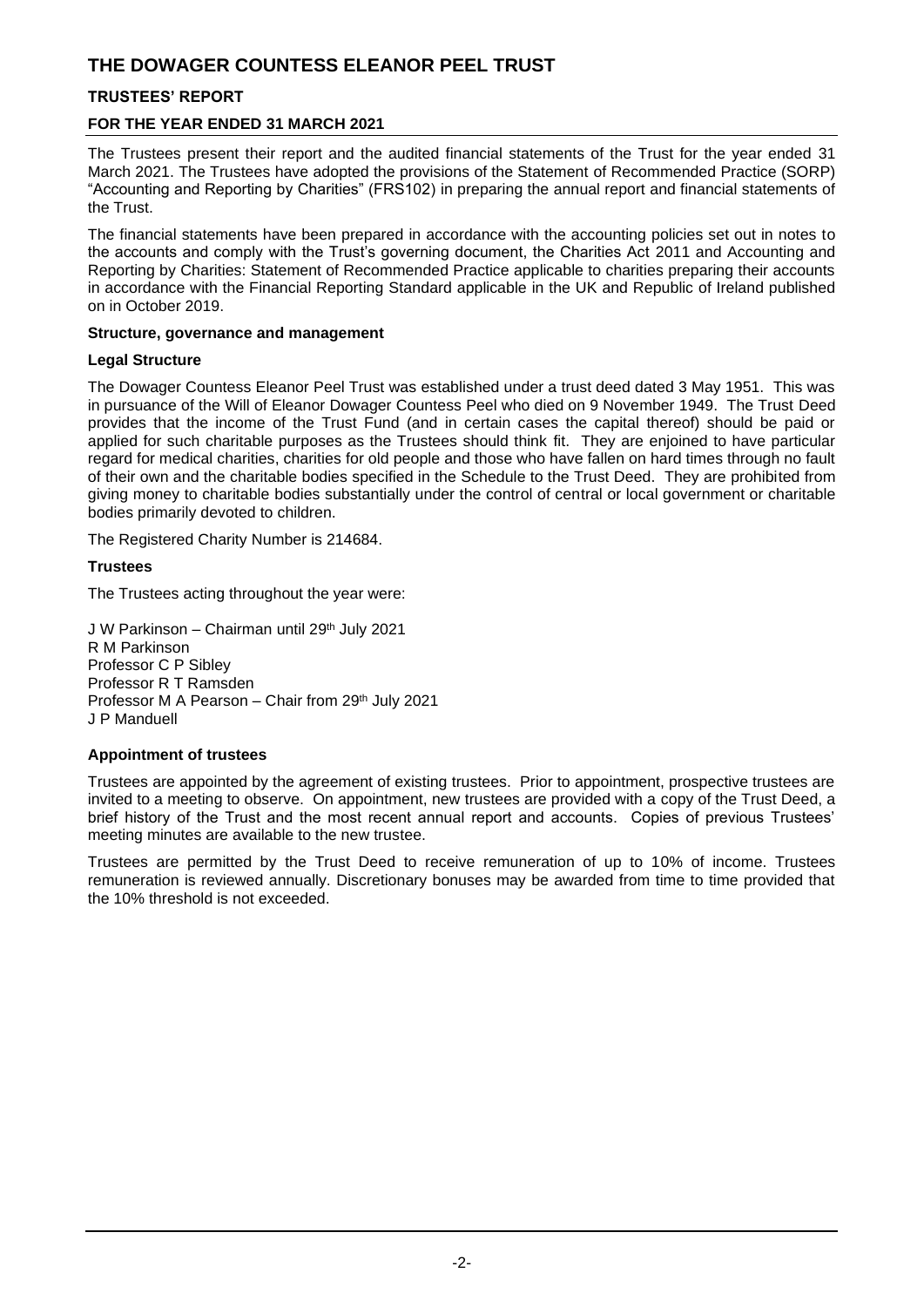### **TRUSTEES' REPORT**

### **FOR THE YEAR ENDED 31 MARCH 2021**

### **Statement of Trustees' responsibilities**

The Trustees are responsible for preparing the Trustees' Annual Report and the financial statements in accordance with applicable law and United Kingdom Accounting Standards (United Kingdom Generally Accepted Accounting Practice).

The law applicable to charities in England & Wales requires the Trustees to prepare financial statements for each financial year which give a true and fair view of the state of affairs of the Trust and of the incoming resources and application of resources of the Trust for that period. In preparing these financial statements, the Trustees are required to:

- select suitable accounting policies and then apply them consistently;
- observe the methods and principles in the Charities SORP 2019 (FRS 102);
- make judgements and estimates that are reasonable and prudent;
- state whether applicable accounting standards have been followed, subject to any material departures disclosed and explained in the financial statements;
- prepare the financial statements on the going concern basis unless it is inappropriate to presume that the Trust will continue in operation.

The Trustees are responsible for keeping proper accounting records that disclose with reasonable accuracy at any time the financial position of the Trust and enable them to ensure that the financial statements comply with the Charities Act 2011, the Charity (Accounts and Reports) Regulations 2008 and the provisions of the Trust Deed. They are also responsible for safeguarding the assets of the Trust and hence for taking reasonable steps for the prevention and detection of fraud and other irregularities.

#### **Objectives and activities**

#### **General background**

The Trustees normally meet on at least three occasions each year at which they consider inter alia grant making, income and capital investment performance, capital and income account balances, income review, budget, cash flow, reserves, risk management and other policies. All applications for grants are first vetted by the Secretary or two trustees. Any applications rejected at this stage are listed in the agenda for the next Trustees' meeting with the reason for rejection. Applications for consideration at the Trustees' meeting are presented with a report and summary of the financial statements for the last complete year.

#### **Grant making strategy**

#### **Introduction**

In accordance with the Trust Deed, the Trustees can apply the income and capital for such charitable purposes as they shall from time to time think fit. However, without prejudice the Trustees are primarily directed to make grants to:

- i. Charitable bodies administering:
	- (a) Medical charities including medical research
	- (b) Charities in connection with old people
	- (c) Charities assisting people who have fallen upon hard times, through no fault of their own and
- ii. Various charitable bodies specified in the Trust Deed

The Trust Deed prohibits Trustees from making grants to charitable bodies primarily devoted to children or which are under the control of central or any local government.

An updated Grant Making Policy was adopted on 18<sup>th</sup> July 2019.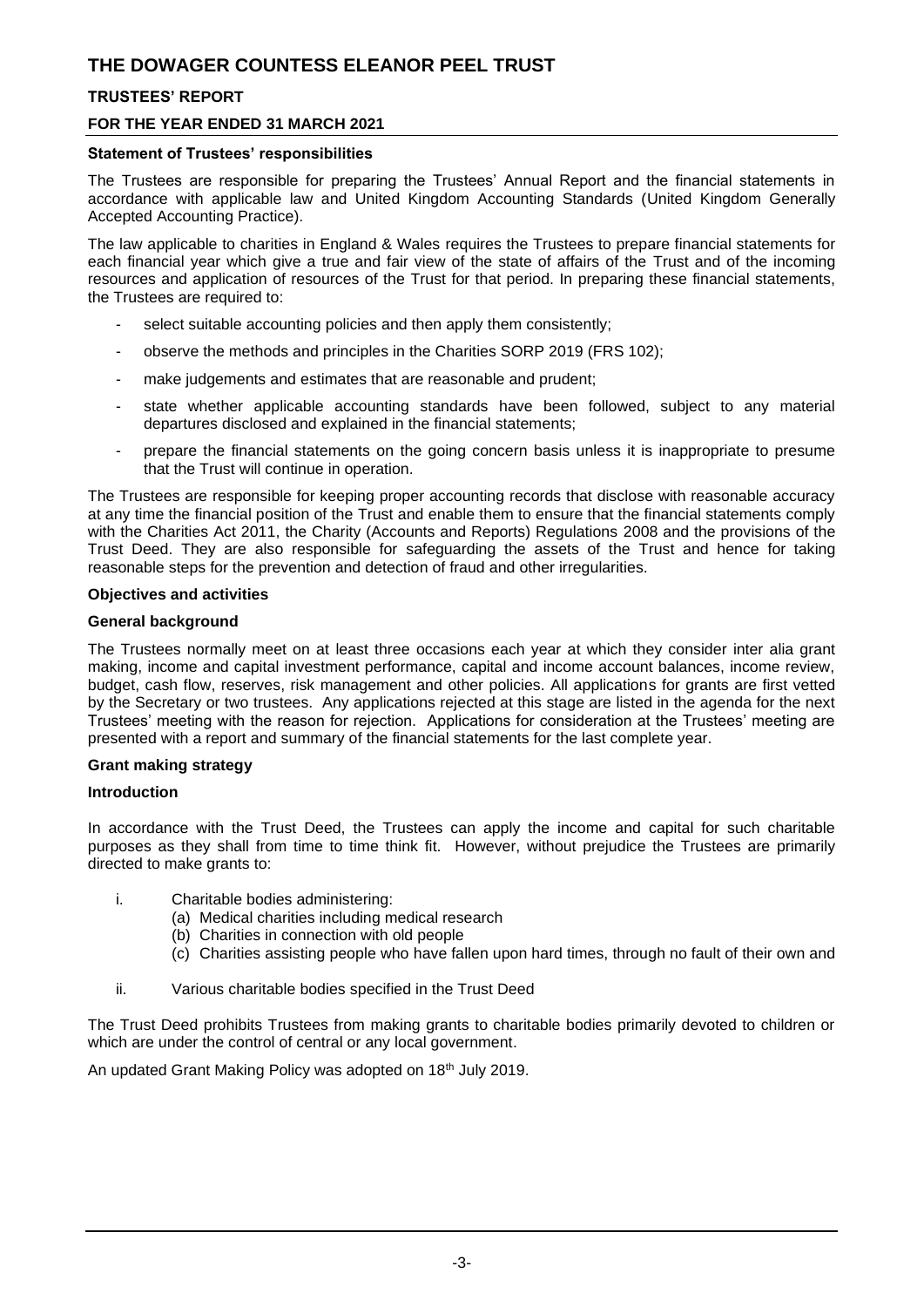### **TRUSTEES' REPORT**

### **FOR THE YEAR ENDED 31 MARCH 2021**

### **Categorisation**

In each category, Trustees will consider the following areas:

- i. Medical and health charities research and care specifically aimed at benefitting older people, to include Alzheimer's, Macular Disease, Prostate Cancer, Parkinson's Disease
- ii. Charities in connection with old people Old Age, Homes, Carers
- iii. Charities for people fallen upon hard times Disabled, Hospital, Hospices, Ex services, Natural or Man-made disasters, Mental Health, Homelessness and miscellaneous
- iv. Charities specified in the Trust Deed
- v. Other Charitable purposes including International charities (Not more than 7 ½%)

### **Principles**

The Trustees applied the following grant making criteria during the last accounting period:

- 1. The Trustees only support applications (other than Medical/Healthcare Research and Travelling Fellowships) from the "Preferred Locations" of Lancashire (especially Lancaster and District including all LA postcodes), Cumbria, Greater Manchester, Cheshire and Merseyside or from charities who work therein or are well known to a trustee.
- 2. The Trustees focus on small to medium sized charities where grants will make a difference. Applications from large well-funded charities (with income in excess of £2.5m per annum) will normally be rejected, unless the application is for a capital project or research.
- 3. The Trustees' preference is to support capital projects, research projects or project-driven applications and not running costs, although the Trustees are flexible to take account of the needs of smaller charities.
- 4. The Trustees do make grants to emergency appeals which are considered on a case by case basis.

### **Awareness**

The Trustees feel it is important to know the charities to which grants are or may be awarded. They will therefore from time to time arrange to visit a charity and/or arrange for a charity to make a report or presentation to all the Trustees.

### **Applications for Medical Research Grants**

Applications for Medical Research Grants will be categorised as appropriate for a "Minor Grant" (£25,000 or less) or a "Major Grant" (greater than £25,000 per annum for a defined research project for 1-3 years). Applications for "Major Grants" are suspended for the time being.

### **Post-graduate Travelling Fellowships**

The Trustees make a small number of grants to allow members of the medical or other health professions to gain further knowledge or research experience at a centre of excellence, usually by working overseas. These were suspended in the year to 31 March 2021 because of the Covid-19 pandemic however are being resumed.

### **Grant Making Strategy**

The unabridged Grant Making Strategy (adopted on 18 July 2019) can be viewed at [www.peeltrust.com](http://www.peeltrust.com/)

### **Achievements and performance**

The Trustees' primary Key Performance Indicator is income generation and they are satisfied with the actual income received of £569,907.

The value of the capital fund increased by £2,645,627 to £19,344,025 during the year.

48 grants to a value of £447,012 and 1 Travelling Fellowship awards to a value of £15,000 less grants written back of £27,263 were awarded during the year. Further details can be found in note 8 of the accounts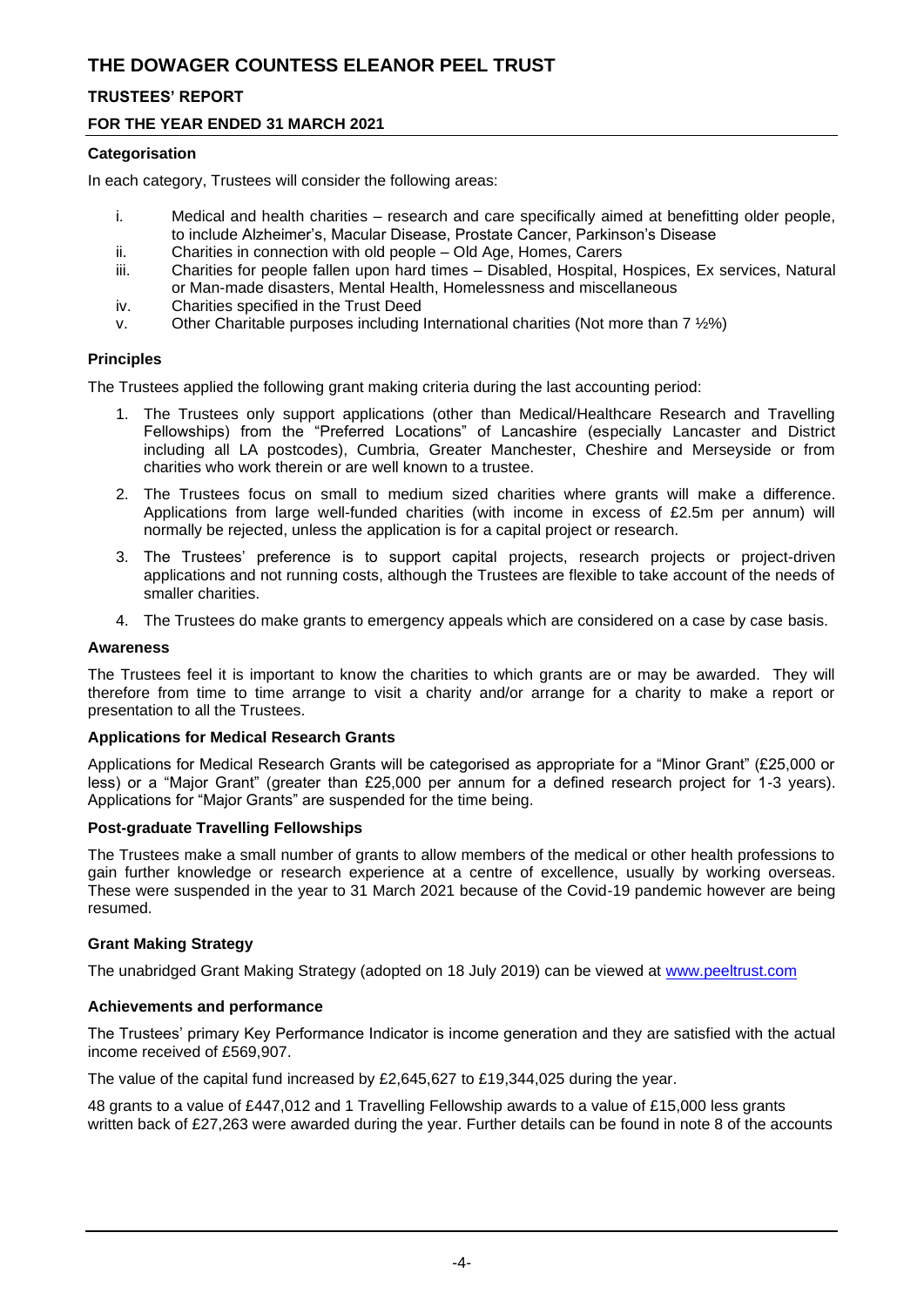### **TRUSTEES' REPORT**

### **FOR THE YEAR ENDED 31 MARCH 2021**

#### **Financial review**

Total incoming resources decreased by £115,586 during the year. Expenditure on raising funds (Investment Managers' fees) decreased by £31,635. Grants to Charities specified in the Schedule to the Trust Deed amounted to £nil and those not specified in the Schedule amounted to £424,399 making total grants for the year, together with Travelling Fellowship awards of £10,350, £434,749. Grant related support costs decreased by £14,619. For the year ended 31 March 2021, total net income after distribution of grants but before losses on investments was £42,969 as shown in the Statement of Financial Activities on page 9. The net assets of the Trust at 31 March 2021 were £19,580,362.

The Trustees make significant annual grants to the Peel Studentship Trust, as detailed in the appendix to the financial statements. The Peel Studentship Trust is legally distinct from the Dowager Countess Eleanor Peel Trust, having a separately established Trustee board.

The Peel Studentship Trust would not be viable without the support of the Trust. Regular reports are received from the Peel Studentship Trust and from time-to-time presentations are given to the Trustees by students who received grants.

#### **Reserves**

Under the terms of the Deed the Trustees are able to expend both income and capital. However, the current policy is to utilise the investment portfolio for income generation only, retaining the capital.

Given the ability to expend both income and capital there is no strict requirement to hold reserves as such. However, the Trustees have in place an Income Reserve Account (see note 13 of the accounts).

The Income Reserve account will continue to be used for major commitments such as that which has been the position with the Salford Institute of Dementia and going forward to build up reserves for the proposed Professor Sir Robert Boyd Fellowship.

The Trustees intend to continue to transfer funds into the Income Reserve account when available. £60,000 was transferred in the year ended 31<sup>st</sup> March 2021

The current balance on this account as at 31<sup>st</sup> March 2021 was £234,345.

The balance held in the Travelling Fellowship account at 31 March 2021 was £nil. On an annual basis, transfers are made to the account from the unrestricted fund sufficient to meet travelling fellowship grants awarded.

#### **Investment policy**

The Trustees have wide powers of Investment in accordance with the provisions of the Trustee Act 2000.

The Trustees having completed their review of Investment Managers appointed CCLA Investment Management Ltd in July 2020 to manage their investment portfolio. The entire portfolio being now entirely invested in the COIF Charities Investment Fund. As such no investment policy is now required. The fund will provide certainty of income going forward and should achieve both capital and income growth in real terms over the medium/long term.

#### **Risk management**

The Trustees are continually reviewing the major risks to which the Trust is exposed and have established systems and procedures to manage those risks. The Trustees consider volatility and the security of investments to constitute the Trust's major risks although mitigated with the portfolio now invested in the COIF Charities Investment Fund.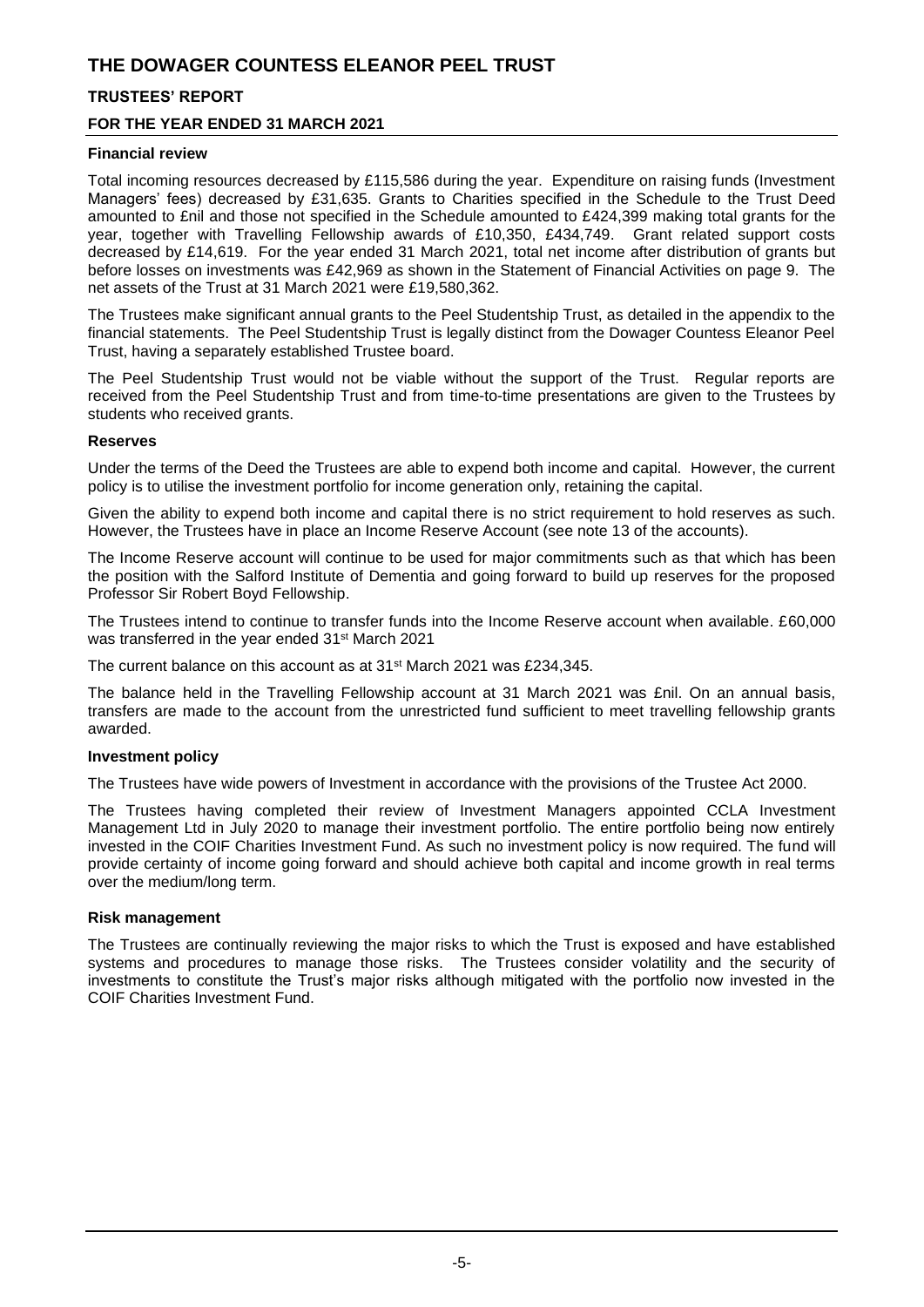### **TRUSTEES' REPORT**

### **FOR THE YEAR ENDED 31 MARCH 2021**

### **Grant making policy, aims and objectives and public benefit**

The Trustees confirm that they have referred to the guidance contained in the Charity Commission General Guidance on Public Benefit when reviewing the Trust's aims and objectives and to planning future activities and setting grant making policies. In particular, the Trustees scrutinise all applications very carefully including, where appropriate, reviewing the latest available annual Report and Accounts to ensure grants awarded are for the public benefit. Indeed, in most instances, the Trust makes grants to other registered or exempted UK Charities (including educational and other relevant institutions) as the Trustees consider such organisations, established as they are for public benefit, are best placed to be parties in support of its charitable objectives.

The Trustees have agreed to adopt the Charity Commission Governance for smaller charities.

### **Plans for future periods**

- 1. The Trustees are considering a new fellowship to be called The Professor Sir Robert Boyd Fellowship.
- 2. J.W. Parkinson, who has been Chairman since 1999, is stepping down and is being replaced by Professor M.A. Pearson who was formally appointed as Chair on 29 July 2021.

This report was approved by the Board of Trustees on  $.28/11/2021$ ...........and signed on its behalf by:

Maggie Pearson

**Professor M A Pearson Chair**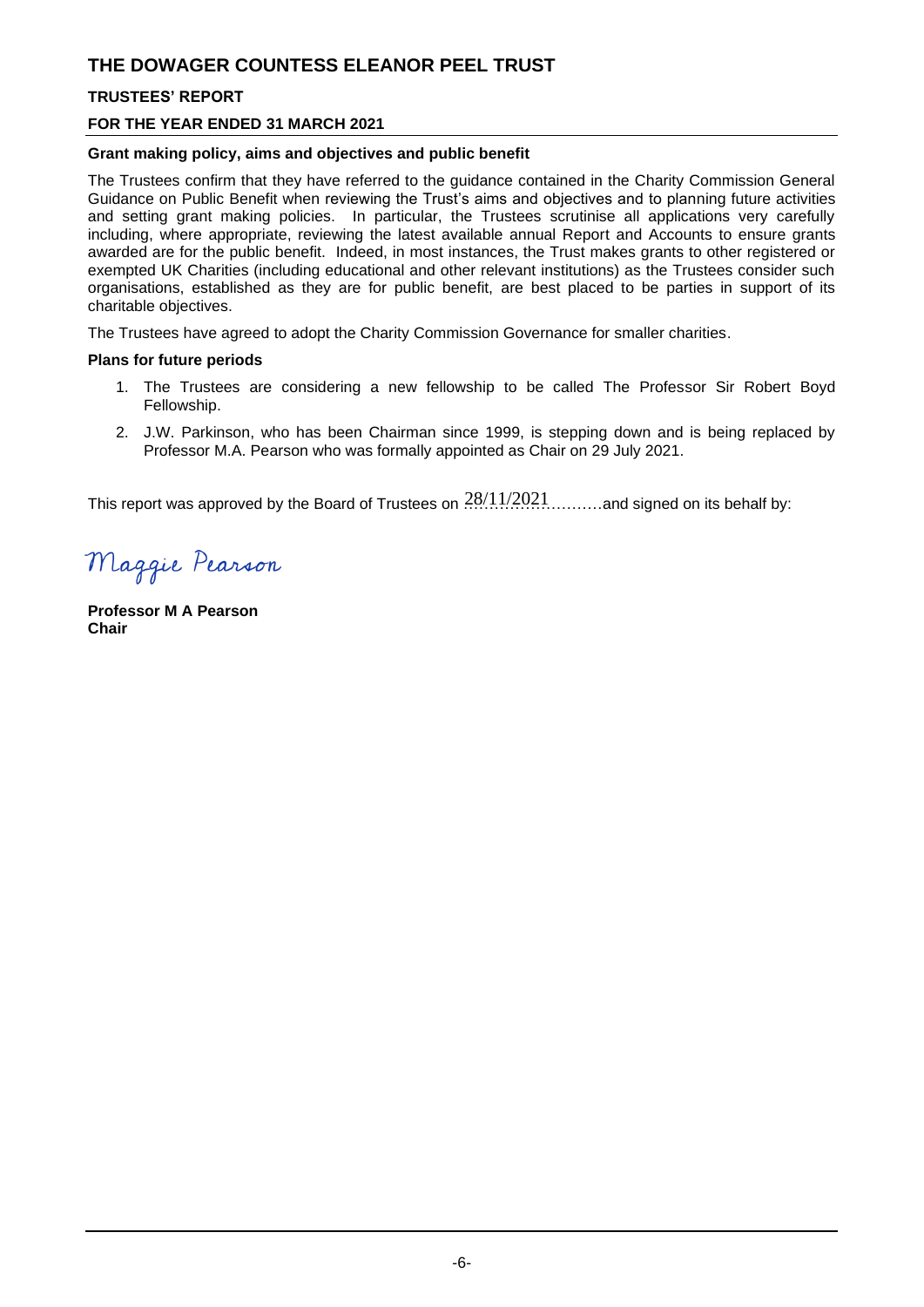### **INDEPENDENT AUDITOR'S REPORT TO THE TRUSTEES**

### **FOR THE YEAR ENDED 31 MARCH 2021**

#### **Opinion**

We have audited the financial statements of The Dowager Countess Eleanor Peel Trust for the year ended 31 March 2021 which comprise the Statement of Financial Activities, the Balance Sheet, the Cash Flow Statement and notes to the financial statements, including a summary of significant accounting policies. The financial reporting framework that has been applied in their preparation is applicable law and United Kingdom Accounting Standards (United Kingdom Generally Accepted Accounting Practice) including FRS102 "The Financial Reporting Standard applicable in the UK and Republic of Ireland".

In our opinion the financial statements:

- give a true and fair view of the state of the charity's affairs as at 31 March 2021, and of its incoming resources and application of resources, for the year then ended;
- have been properly prepared in accordance with United Kingdom Generally Accepted Accounting Practice; and
- have been prepared in accordance with the requirements of the Charities Act 2011.

#### **Basis for opinion**

We conducted our audit in accordance with International Standards on Auditing (UK) (ISAs (UK)) and applicable law. Our responsibilities under those standards are further described in the Auditor's responsibilities for the audit of the financial statements section of our report. We are independent of the charity in accordance with the ethical requirements that are relevant to our audit of the financial statements in the UK, including the FRC's Ethical Standard, and we have fulfilled our other ethical responsibilities in accordance with these requirements. We believe that the audit evidence we have obtained is sufficient and appropriate to provide a basis for our opinion.

#### **Conclusions relating to going concern**

In auditing the financial statements, we have concluded that the trustees' use of the going concern basis of accounting in the preparation of the financial statements is appropriate.

Based on the work we have performed, we have not identified any material uncertainties relating to events or conditions that, individually or collectively, may cast significant doubt on the charity's ability to continue as a going concern for a period of at least twelve months from when the financial statements are authorised for issue.

Our responsibilities and the responsibilities of the trustees with respect to going concern are described in the relevant sections of this report.

### **Other information**

The trustees are responsible for the other information. The other information comprises the information included in the trustees' annual report, other than the financial statements and our auditor's report thereon. Our opinion on the financial statements does not cover the other information and, except to the extent otherwise explicitly stated in our report, we do not express any form of assurance conclusion thereon.

In connection with our audit of the financial statements, our responsibility is to read the other information and, in doing so, consider whether the other information is materially inconsistent with the financial statements, or our knowledge obtained in the audit or otherwise appears to be materially misstated. If we identify such material inconsistencies or apparent material misstatements, we are required to determine whether there is a material misstatement in the financial statements or a material misstatement of the other information. If, based on the work we have performed, we conclude that there is a material misstatement of this other information, we are required to report that fact.

We have nothing to report in this regard.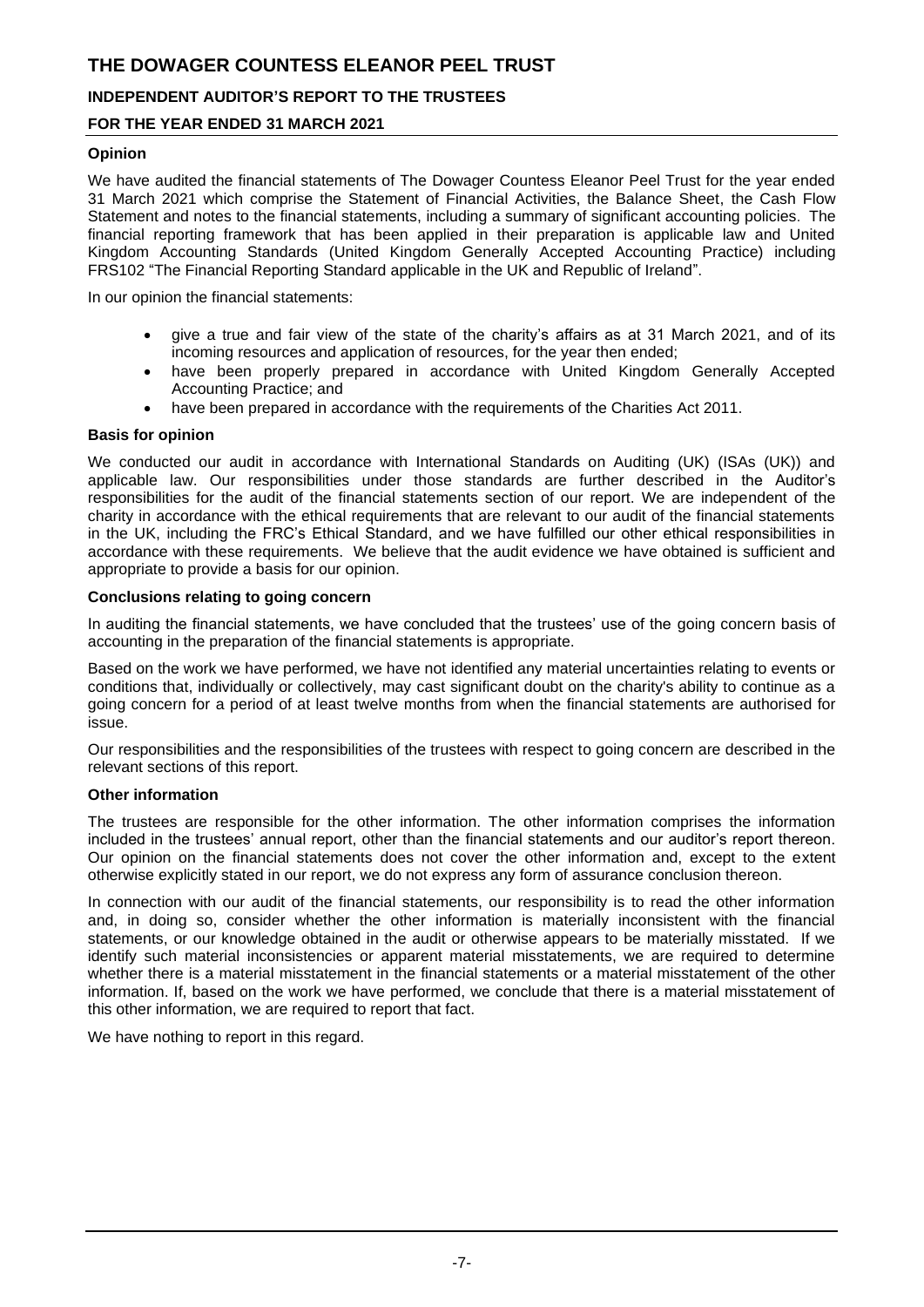### **INDEPENDENT AUDITOR'S REPORT TO THE TRUSTEES**

#### **FOR THE YEAR ENDED 31 MARCH 2021**

#### **Matters on which we are required to report by exception**

We have nothing to report in respect of the following matters where the Charities Act 2011 requires us to report to you if, in our opinion:

- the information given in the Trustees' Annual Report is inconsistent in any material respect with the financial statements; or
- sufficient accounting records have not been kept; or
- the financial statements are not in agreement with the accounting records and returns; or
- we have not received all the information and explanations we require for our audit.

#### **Respective responsibilities of trustees**

As explained more fully in the Trustees' Responsibilities Statement, the Trustees are responsible for the preparation of financial statements which give a true and fair view, and for such internal control as the trustees determine is necessary to enable the preparation of financial statements that are free from material misstatement, whether due to fraud or error.

In preparing the financial statements, the trustees are responsible for assessing the charity's ability to continue as a going concern, disclosing, as applicable, matters related to going concern and using the going concern basis of accounting unless the trustees either intend to liquidate the charity or to cease operations, or have no realistic alternative but to do so.

#### **Auditor's responsibilities for the audit of the financial statements**

We have been appointed as auditor under section 144 of the Charities Act 2011 and report in accordance with regulations made under section 154 of that Act.

Our objectives are to obtain reasonable assurance about whether the financial statements as a whole are free from material misstatement, whether due to fraud or error, and to issue an auditor's report that includes our opinion. Reasonable assurance is a high level of assurance, but is not a guarantee that an audit conducted in accordance with ISAs (UK) will always detect a material misstatement when it exists. Misstatements can arise from fraud or error and are considered material if, individually or in the aggregate, they could reasonably be expected to influence the economic decisions of users taken on the basis of these financial statements.

Irregularities, including fraud, are instances of non-compliance with laws and regulations. We design procedures in line with our responsibilities, outlined above, to detect material misstatements in respect of irregularities, including fraud. The specific procedures for this engagement and the extent to which these are capable of detecting irregularities, including fraud is detailed below:

- Enquiries with management, about any known or suspected instances of non-compliance with laws and regulations and fraud;
- Auditing the risk of management override of controls, including through testing journal entries and other adjustments for appropriateness;
- Reviewing correspondence with the Charities Commission; and
- Reviewing board minutes.

Because of the inherent limitations of an audit, there is a risk that we will not detect all irregularities, including those leading to a material misstatement in the financial statements or non-compliance with regulation. This risk increases the more that compliance with a law or regulation is removed from the events and transactions reflected in the financial statements, as we will be less likely to become aware of instances of noncompliance. The risk is also greater regarding irregularities occurring due to fraud rather than error, as fraud involves intentional concealment, forgery, collusion, omission or misrepresentation.

A further description of our responsibilities for the audit of the financial statements is located on the Financial Reporting Council's website at: www.frc.org.uk/auditorsresponsibilities. This description forms part of our auditor's report.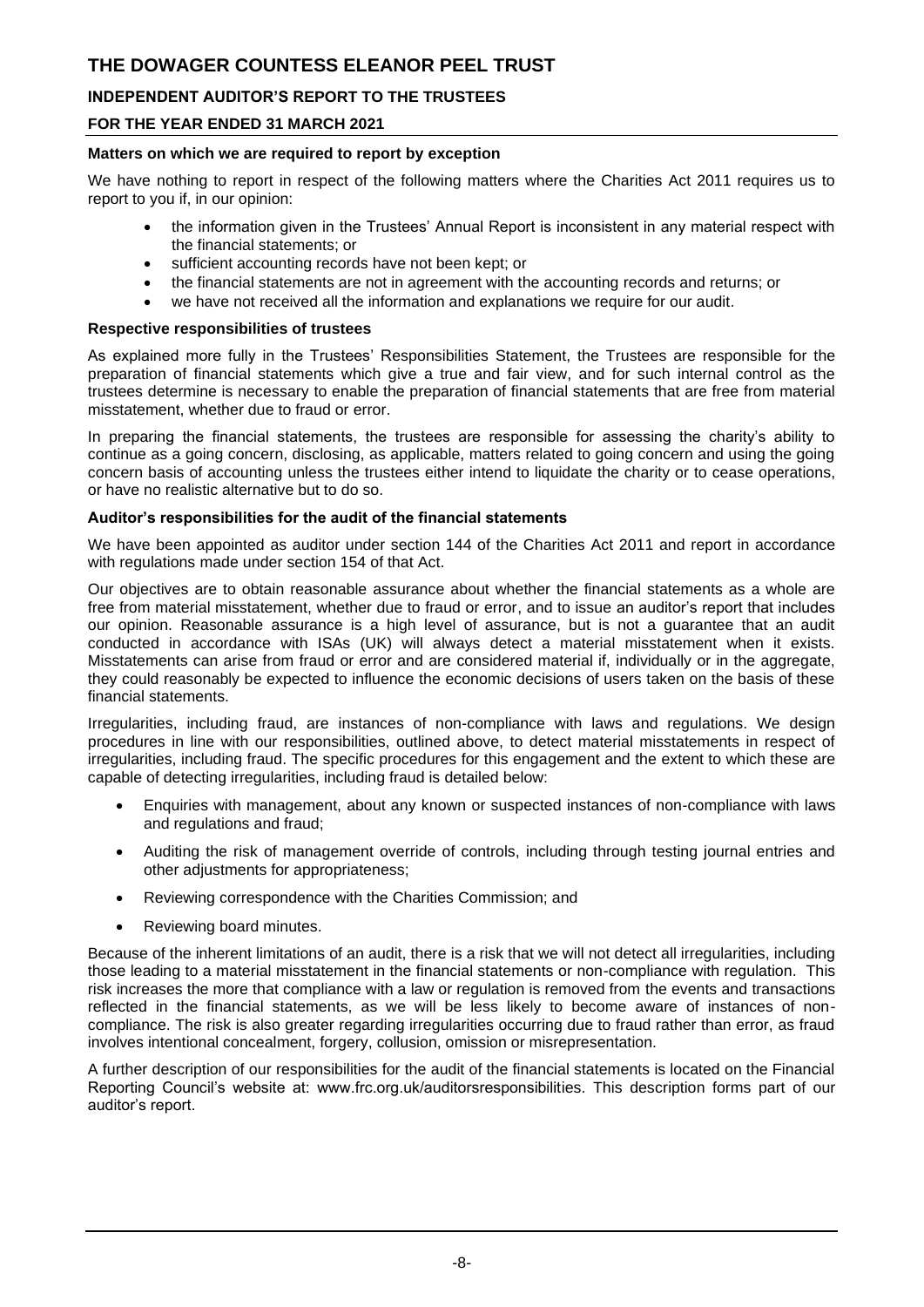### **INDEPENDENT AUDITOR'S REPORT TO THE TRUSTEES**

### **FOR THE YEAR ENDED 31 MARCH 2021**

### **Use of our report**

This report is made solely to the charity's trustees, as a body, in accordance with Part 4 of the Charities (Accounts and Reports) Regulations 2008. Our audit work has been undertaken so that we might state to the charity's trustees those matters we are required to state to them in an auditor's report and for no other purpose. To the fullest extent permitted by law, we do not accept or assume responsibility to anyone other than the charity and the charity's trustees as a body, for our audit work, for this report, or for the opinions we have formed.

MHA MooveaudConalley

**MHA Moore and Smalley Statutory Auditor**

Richard House Winckley Square Preston PR1 3HP

Date 29/11/2021

MHA Moore and Smalley is eligible to act as an auditor in terms of section 1212 of the Companies Act 2006.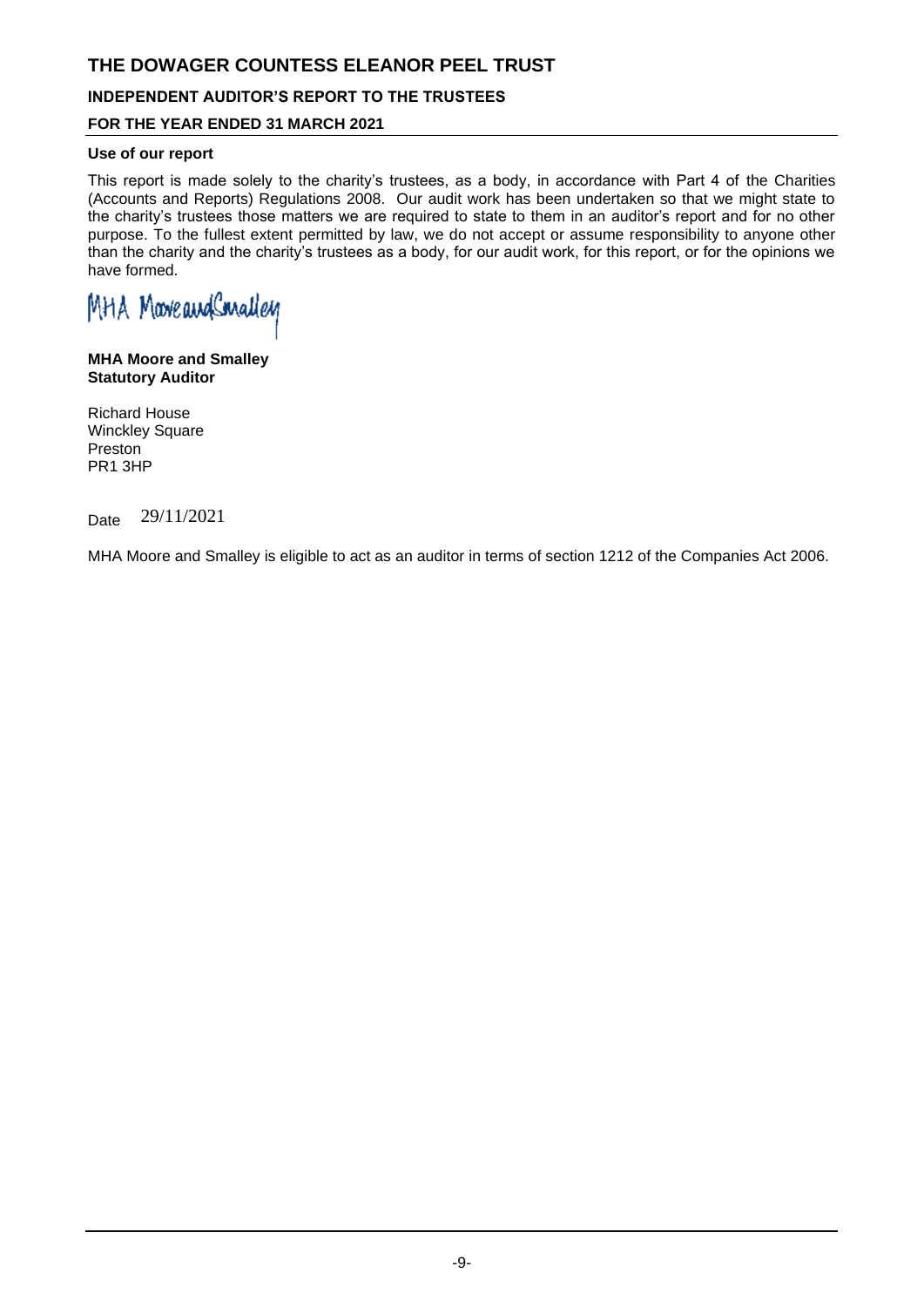## **STATEMENT OF FINANCIAL ACTIVITIES**

**FOR THE YEAR ENDED 31 MARCH 2021**

|                                                                  | <b>Note</b> | <b>Unrestricted</b><br>funds<br>£ | Designated<br>income<br>funds<br>See note 13<br>£ | <b>Designated</b><br>capital<br>funds<br>£ | <b>Total</b><br>funds<br>2021<br>£ | <b>Total</b><br>funds<br>2020<br>£ |
|------------------------------------------------------------------|-------------|-----------------------------------|---------------------------------------------------|--------------------------------------------|------------------------------------|------------------------------------|
| Income and endowments from:                                      |             |                                   |                                                   |                                            |                                    |                                    |
| Investments                                                      | 3           | 570,899                           | 377                                               |                                            | 571,276                            | 686,862                            |
| <b>Total income and endowments</b>                               |             | 570,899                           | 377                                               |                                            | 571,276                            | 686,862                            |
| Expenditure on:                                                  |             |                                   |                                                   |                                            |                                    |                                    |
| Raising funds<br>Charitable activities                           | 4<br>5      | 7,805<br>502,178                  | 10,350                                            | 7,974                                      | 15,779<br>512,528                  | 47,414<br>784,144                  |
| <b>Total expenditure</b>                                         |             | 509,983                           | 10,350                                            | 7,974                                      | 528,307                            | 831,558                            |
| Net income/(expenditure)                                         |             | 60,916                            | (9, 973)                                          | (7, 974)                                   | 42,969                             | (144, 696)                         |
| Transfers between funds                                          | 13          | (70, 350)                         | 70,350                                            |                                            |                                    |                                    |
| Net income/(expenditure) before<br>gains/(losses) on investments |             | (9, 434)                          | 60,377                                            | (7, 974)                                   | 42,969                             | (144, 696)                         |
| Net gains/(losses) on<br>investment assets                       | 10          |                                   | (87)                                              | 2,653,601                                  | 2,653,514                          | (2,826,988)                        |
| Net movement in funds                                            |             | (9, 434)                          | 60,290                                            | 2,645,627                                  | 2,696,483                          | (2,971,684)                        |
| <b>Reconciliation of funds</b>                                   |             |                                   |                                                   |                                            |                                    |                                    |
| Total funds brought forward                                      |             | 11,426                            | 174,055                                           | 16,698,398                                 | 16,883,879                         | 19,855,563                         |
| <b>Total funds carried forward</b>                               |             | 1,992                             | 234,345                                           | 19,344,025                                 | 19,580,362                         | 16,883,879                         |

The statement of financial activities includes all gains and losses recognised in the year.

All income and expenditure derives from continuing activities.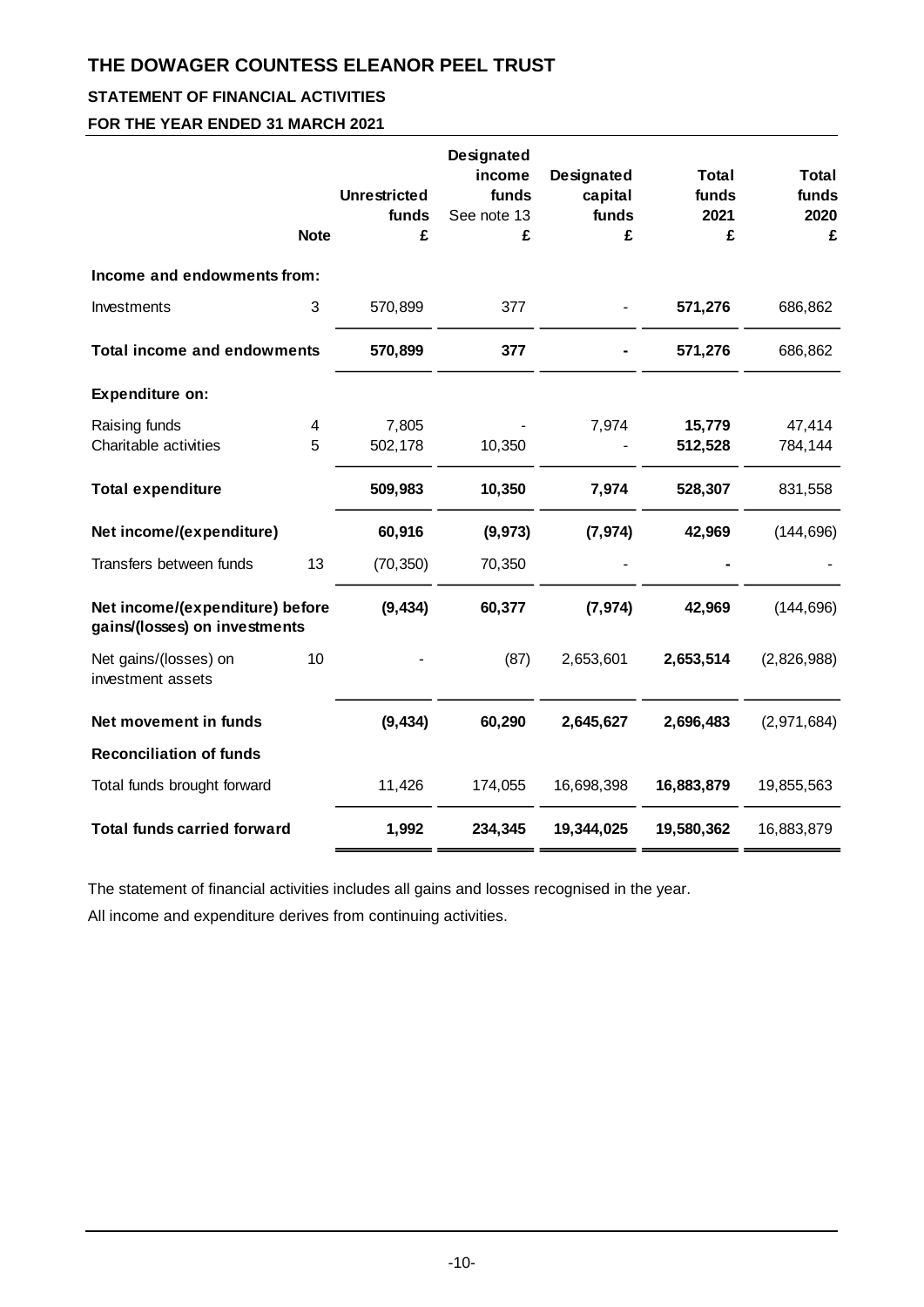### **BALANCE SHEET**

**FOR THE YEAR ENDED 31 MARCH 2021**

|                                                                           | <b>Note</b>       | <b>Unrestricted</b><br>funds<br>£ | <b>Designated</b><br>income<br>funds<br>£ | Designated<br>capital<br>funds<br>£ | <b>Total</b><br>funds<br>2021<br>£ | <b>Total</b><br>funds<br>2020<br>£ |
|---------------------------------------------------------------------------|-------------------|-----------------------------------|-------------------------------------------|-------------------------------------|------------------------------------|------------------------------------|
| <b>Fixed assets:</b>                                                      |                   |                                   |                                           |                                     |                                    |                                    |
| Investments                                                               | 10                |                                   |                                           | 19,344,025                          | 19,344,025                         | 17,023,677                         |
| <b>Current assets:</b>                                                    |                   |                                   |                                           |                                     |                                    |                                    |
| <b>Debtors</b><br>Cash at bank and in hand                                | 11<br>11          | 197,806                           | 323,345                                   |                                     | 521,151                            | 48,504<br>146,510                  |
|                                                                           |                   | 197,806                           | 323,345                                   |                                     | 521,151                            | 195,014                            |
| Liabilities:                                                              |                   |                                   |                                           |                                     |                                    |                                    |
| Creditors: amounts falling due<br>within one year                         | $12 \overline{ }$ | 195,814                           | 89,000                                    |                                     | 284,814                            | 334,812                            |
| <b>Net current assets</b>                                                 |                   | 1,992                             | 234,345                                   |                                     | 236,337                            | (139, 798)                         |
| <b>Total assets less current</b><br><b>liabilities</b>                    |                   | 1,992                             | 234,345                                   | 19,344,025                          | 19,580,362                         | 16,883,879                         |
| Creditors: amounts falling due<br>after more than one year                | 12                |                                   |                                           |                                     |                                    |                                    |
| <b>Net assets</b>                                                         |                   | 1,992                             | 234,345                                   | 19,344,025                          | 19,580,362                         | 16,883,879                         |
| The funds of the Trust:                                                   | 13                |                                   |                                           |                                     |                                    |                                    |
| Unrestricted funds<br>Designated income funds<br>Designated capital funds |                   | 1,992                             | 234,345                                   | 19,344,025                          | 1,992<br>234,345<br>19,344,025     | 11,426<br>174,055<br>16,698,398    |
|                                                                           |                   | 1,992                             | 234,345                                   | 19,344,025                          | 19,580,362                         | 16,883,879                         |

These financial statements were approved and authorised for issue by the Board of Trustees on  $28/\sqrt{11}/2021....$  and signed on its behalf by:

Maggie Pearson

**Professor M A Pearson Chair**

The notes on pages 12 to 22 form part of these accounts.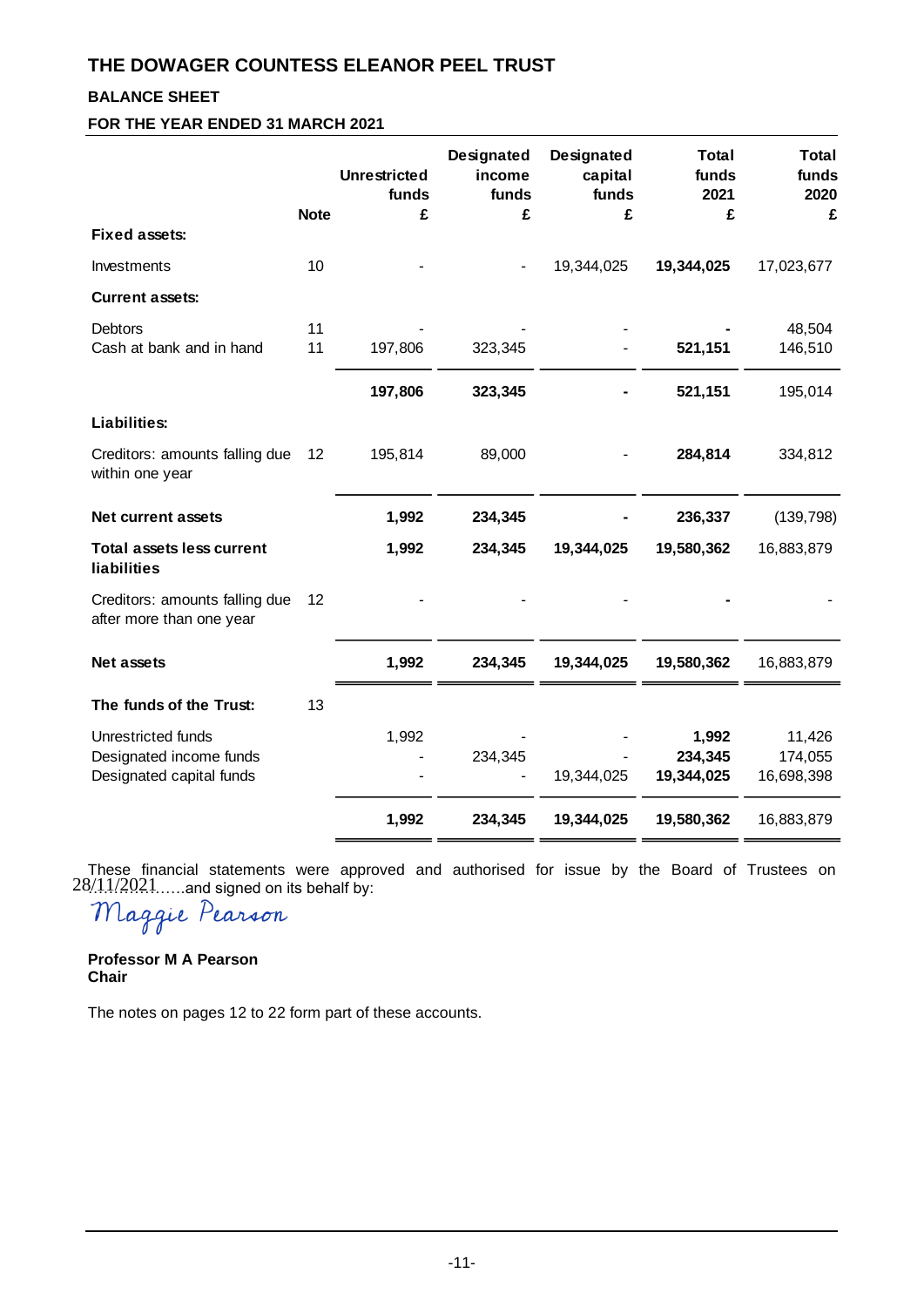## **STATEMENT OF CASH FLOWS**

### **FOR THE YEAR ENDED 31 MARCH 2021**

|                                                                    |             | Total<br>funds<br>2021 | Total<br>funds<br>2020 |
|--------------------------------------------------------------------|-------------|------------------------|------------------------|
|                                                                    | <b>Note</b> | £                      | £                      |
| Cash flows from operating activities:                              |             |                        |                        |
| Net cash used in operating activities                              | 1           | (529, 801)             | (586,194)              |
| Cash flows from investing activities:                              |             |                        |                        |
| Dividends and interest from investments                            |             | 571,276                | 686,862                |
| Proceeds from sale of investments                                  |             | 17,811,100             | 1,602,797              |
| Purchase of investments                                            |             | (17, 635, 210)         | (2,081,558)            |
| Net cash generated from/(used in) investing activities             |             | 747,166                | 208,101                |
| Change in cash and cash equivalents in the reporting period        |             | 217,365                | (378,093)              |
| Cash and cash equivalents at the beginning of the reporting period |             | 303,786                | 681.879                |
| Cash and cash equivalents at the end of the reporting period       |             | 521,151                | 303,786                |

| 1 | Reconciliation of net income/(expenditure) to net cash flow from operating activities |             |             |
|---|---------------------------------------------------------------------------------------|-------------|-------------|
|   |                                                                                       | 2021        | 2020        |
|   |                                                                                       | £           | £           |
|   | Net expenditure for the reporting period                                              | 2,696,483   | (2,971,684) |
|   | <b>Adjustments for:</b>                                                               |             |             |
|   | (Gains)/losses on investments                                                         | (2,653,514) | 2,826,988   |
|   | Dividends and interest from investments                                               | (571, 276)  | (686, 862)  |
|   | Decrease in debtors                                                                   | 48.504      | 62,225      |
|   | Decrease in creditors                                                                 | (49, 998)   | 183,139     |
|   | Net cash used in operating activities                                                 | (529, 801)  | (586,194)   |
|   |                                                                                       |             |             |

### **2 Analysis of cash and cash equivalents**

|                                                     | 2021<br>£                 | 2020<br>£          |
|-----------------------------------------------------|---------------------------|--------------------|
| Current account<br>Capital cash deposits (note 10a) | 521,151<br>$\blacksquare$ | 146,510<br>157,276 |
|                                                     | 521,151                   | 303,786            |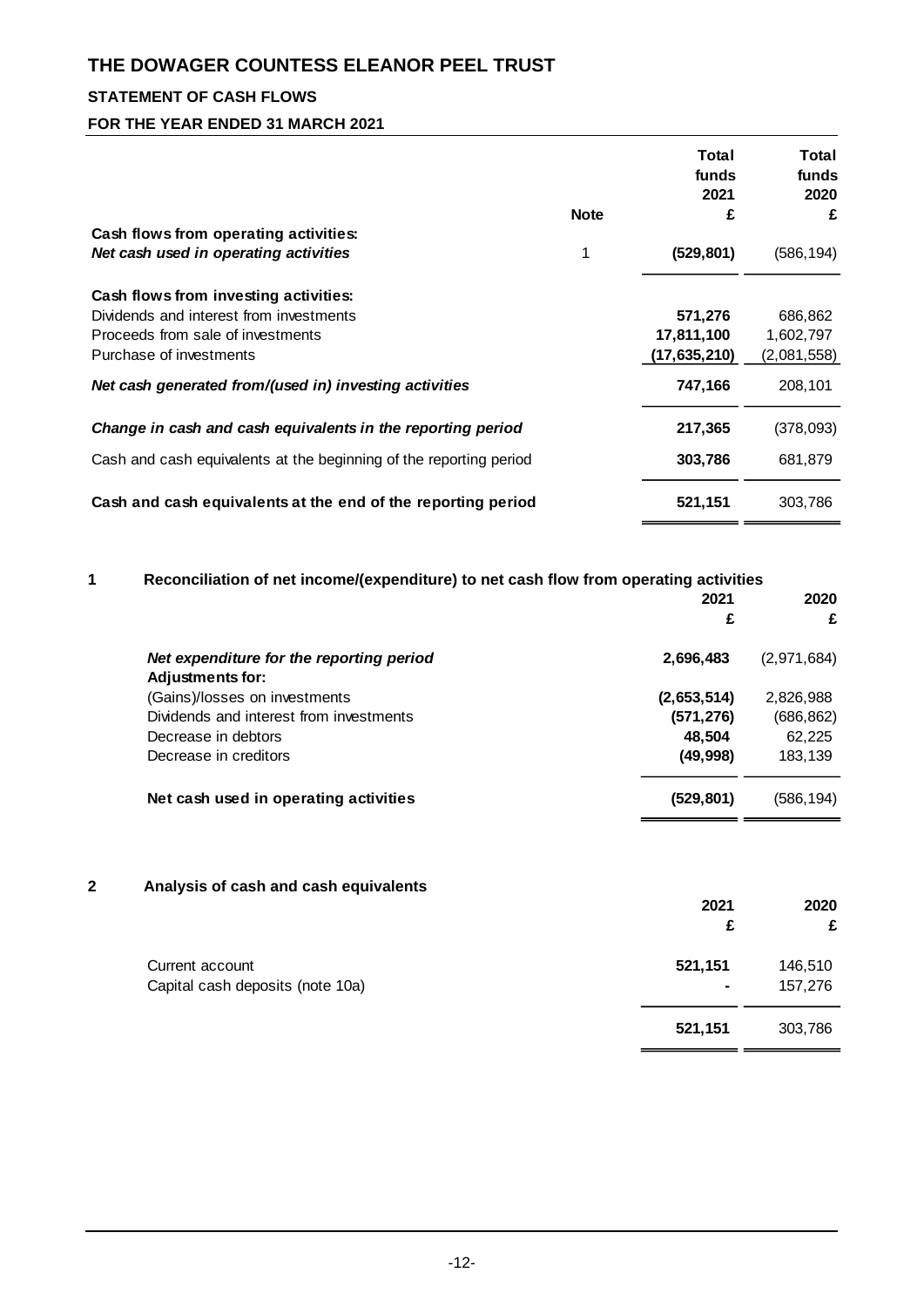### **NOTES TO THE FINANCIAL STATEMENTS**

### **FOR THE YEAR ENDED 31 MARCH 2021**

#### **1 Accounting policies**

A summary of the principal accounting policies, all of which have been applied consistently throughout the year and the preceding year, is set out below.

#### **Basis of preparation**

The charity constitutes a public benefit entity as defined by FRS 102. The accounts (financial statements) have been prepared in accordance with Accounting and Reporting by Charities: Statement of Recommended Practice applicable to charities preparing their accounts in accordance with the Financial Reporting Standard applicable in the UK and Republic of Ireland (FRS 102) issued in October 2019, the Financial Reporting Standard applicable in the United Kingdom and Republic of Ireland (FRS 102), the Charities Act 2011, and UK Generally Accepted Practice.

The accounts (financial statements) have been prepared to give a 'true and fair' view and have departed from the Charities (Accounts and Reports) Regulations 2008 only to the extent required to provide a 'true and fair view'. This departure has involved following Accounting and Reporting by Charities preparing their accounts in accordance with the Financial Reporting Standard applicable in the UK and Republic of Ireland (FRS 102) issued in October 2019 rather than the Accounting and Reporting by Charities: Statement of Recommended Practice effective from 1 April 2005 which has since been withdrawn.

#### **Going concern**

The financial statements have been prepared on a going concern basis as the trustees believe that no material uncertainties exist. The trustees have considered the level of funds held and the expected level of income and expenditure for 12 months from authorising these financial statements. The budgeted income and expenditure is sufficient with the level of reserves for the charity to be able to continue as a going concern.

#### **Funds structure**

The funds held by the Trust are unrestricted funds, which can be used in accordance with the charitable objects at the discretion of the Trustees.

#### **Income recognition**

Interest on funds held in deposit is included when receivable and the amount can be measured reliably by the Trust; this is normally upon notification of the interest paid or payable by the bank. Income on investments is included when receivable and the amount can be measured reliably by the Trust. This is normally when income is received on a quarterly basis from the investment manager.

Income received from the capital investment portfolio is recognised within the income account with the exception of special dividends which are recognised within the capital account.

### **Expenditure recognition**

Liabilities are recognised as expenditure as soon as there is a legal or constructive obligation committing the Trust to that expenditure, it is probable that settlement will be required and the amount of the obligation can be measured reliably.

All expenditure is accounted for on an accruals basis. All expenses, including support costs and governance costs, are allocated or apportioned to the applicable expenditure headings in the statement of financial activities. For more information on this allocation refer to note 6.

Grants paid or payable in the year are treated as charges to the Statement of Financial Activities. Grants authorised but not yet due are charged to the Statement of Financial Activities in the year in which the commitment arises

### **Allocation of support and governance costs**

Support costs have been differentiated between governance costs and other support costs. Governance costs comprise all costs involving the public accountability of the Trust and its compliance with regulation and good practice.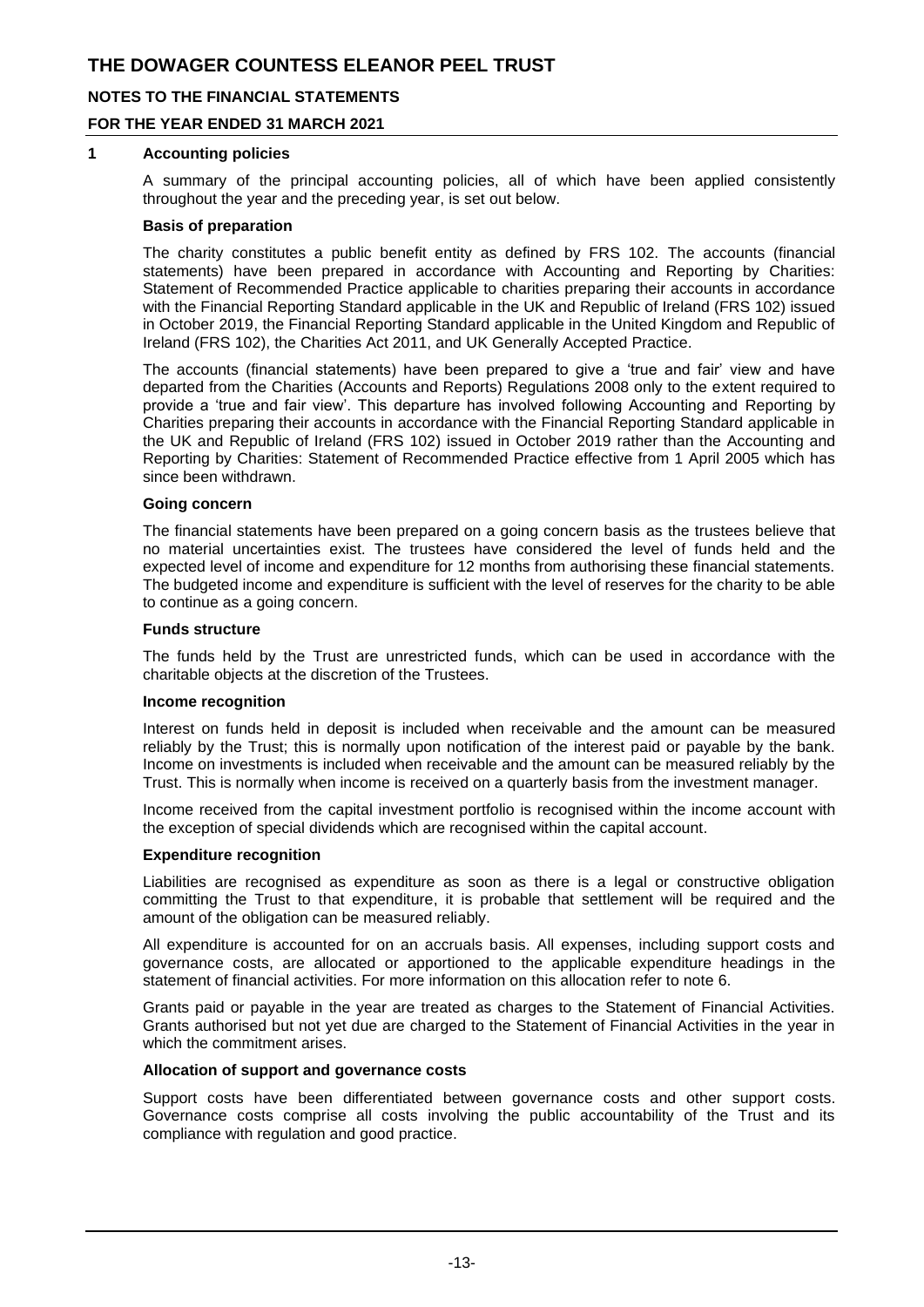### **NOTES TO THE FINANCIAL STATEMENTS**

### **FOR THE YEAR ENDED 31 MARCH 2021**

### **1 Accounting policies (continued)**

#### **Charitable activities**

The expenditure on charitable activities includes grants made, governance costs and support costs.

#### **Fixed asset investments**

Investments are initially recognised at their transaction value and subsequently measured at their market value as at the balance sheet date using the closing quoted market price. The statement of financial activities includes the net gains and losses arising on revaluation and disposals throughout the year.

The Trust does not acquire or use put options, derivatives or other complex financial instruments.

#### **Realised gains and losses**

All gains and losses are taken to the statement of financial activities as they arise. Realised and unrealised investment gains and losses are combined in the statement of financial activities.

#### **Judgements and key sources of estimation uncertainty**

There have been no judgements (apart from those involving estimates) made in the process of applying the above accounting policies.

There have been no key assumptions concerning the future and other key sources of estimation uncertainty at the reporting date that have a significant risk of causing a material adjustment to the carrying amounts of assets and liabilities within the next financial year.

### **2 Legal status of the Trust**

The Dowager Countess Eleanor Peel Trust was established under a trust deed dated 3 May 1951. This was in pursuance of the Will of Eleanor Dowager Countess Peel who died on 9 November 1949. The Trust Deed provides that the income of the Trust Fund (and in certain cases the capital thereof) should be paid or applied for such charitable purposes as the Trustees should think fit. They are enjoined to have particular regard for medical charities, charities for old people and those who have fallen on hard times through no fault of their own and the charitable bodies specified in the Schedule to the Trust Deed. They are prohibited from giving money to charitable bodies substantially under the control of central or local government or charitable bodies primarily devoted to children.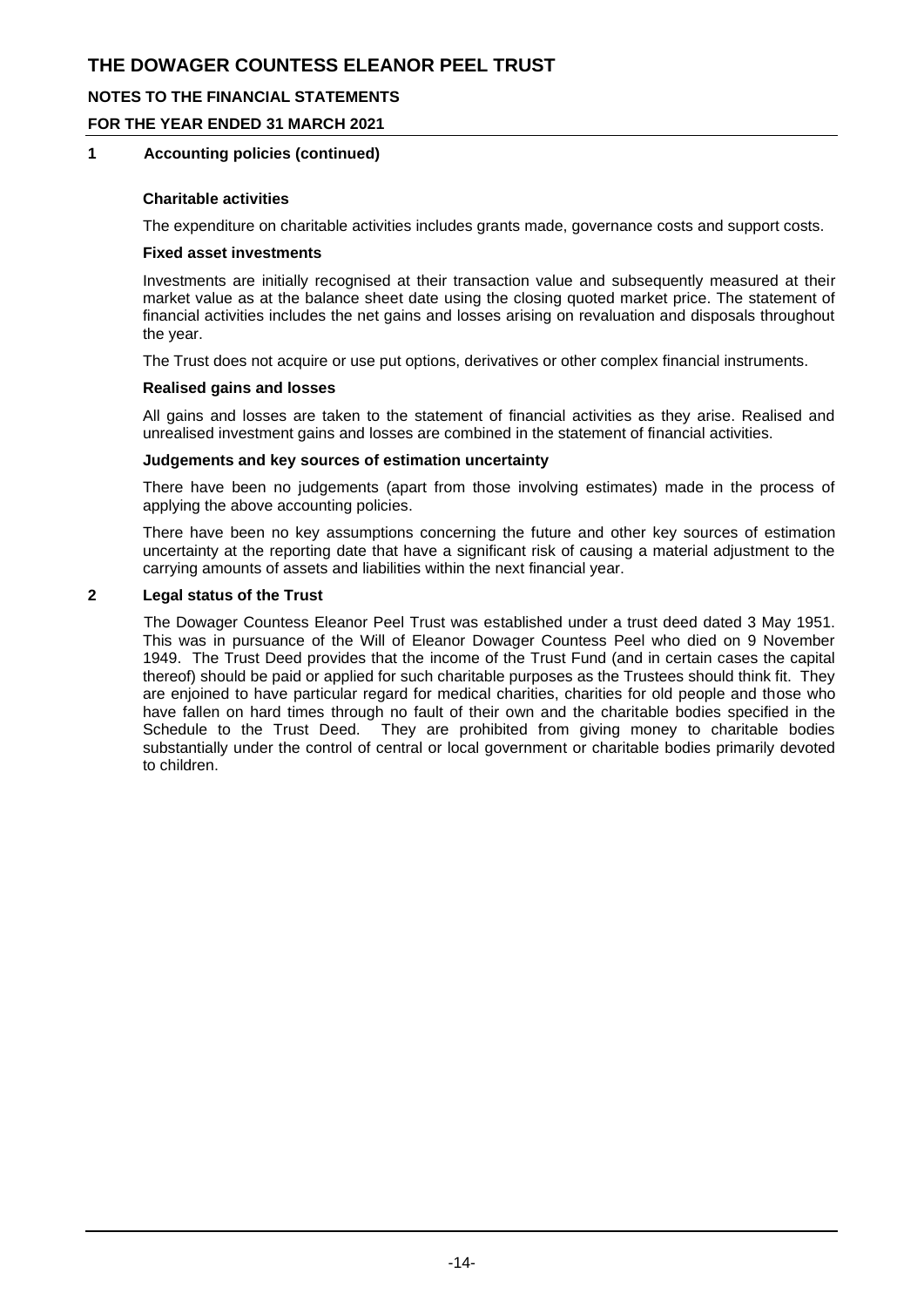### **NOTES TO THE ACCOUNTS (CONTINUED)**

### **FOR THE YEAR ENDED 31 MARCH 2021**

### **3 Investment income**

|                                                                                                         | 2021<br>£         | 2020<br>£         |
|---------------------------------------------------------------------------------------------------------|-------------------|-------------------|
| Income from listed investments:                                                                         |                   |                   |
| Income from listed investments listed in the UK<br>Income from listed investments listed outside the UK | 512,787<br>57,120 | 606,063<br>78,722 |
| <b>Bank interest</b>                                                                                    | 1,369             | 2,077             |
|                                                                                                         | 571,276           | 686,862           |

Of the investment income received in the year, £377 was attributable to designated income funds (2020: £3,280), £nil was attributable to the designated capital fund (2020: £9,532) and £570,899 was attributable to unrestricted funds (2020: £674,050).

### **4 Raising funds**

| Investment management costs | 2021<br>£ | 2020<br>£ |
|-----------------------------|-----------|-----------|
|                             | 15,779    | 47,414    |
|                             | 15,779    | 47,414    |

Of the investment management costs incurred in the year, £7,974 (2020: £23,473) was attributable to designated capital funds with the balance of £7,805 (2020: £23,671) attributable to unrestricted funds.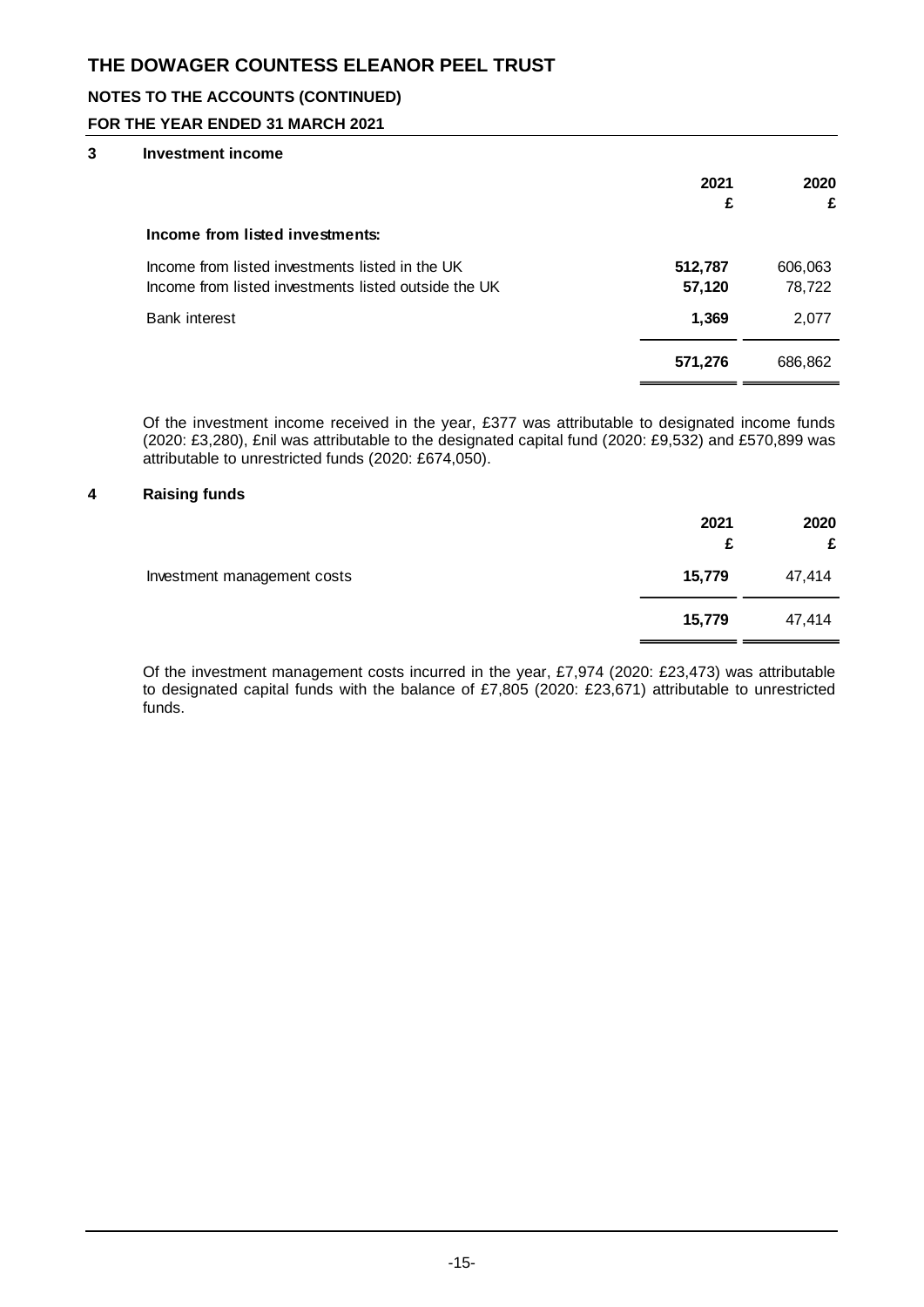### **NOTES TO THE ACCOUNTS (CONTINUED)**

### **FOR THE YEAR ENDED 31 MARCH 2021**

### **5 Expenditure on charitable activities**

|                                                                                                                                                                                           | 2021<br>£         | 2020<br>£         |
|-------------------------------------------------------------------------------------------------------------------------------------------------------------------------------------------|-------------------|-------------------|
| Grants expenditure (note 8):                                                                                                                                                              |                   |                   |
| Grants payable to charities not specified in the schedule to the Trust<br>Deed<br>Grants payable to charities specified in the schedule to the Trust Deed<br>Travelling fellowship awards | 424,399<br>10,350 | 623,846<br>67,900 |
|                                                                                                                                                                                           | 434,749           | 691,746           |
| Grant related support costs:                                                                                                                                                              |                   |                   |
| Governance and support costs (note 6)                                                                                                                                                     | 77,779            | 92.398            |
|                                                                                                                                                                                           | 512,528           | 784.144           |

Of the expenditure on charitable activities incurred in the year, £10,350 was attributable to designated income funds (2020: £112,900) and £502,178 was attributable to unrestricted funds (2020: £671,244).

### **6 Allocation of governance and other support costs**

|                                       | Governance<br>£ | <b>Support</b><br>£ | 2021<br>£ | <b>Basis of</b><br>apportionment |
|---------------------------------------|-----------------|---------------------|-----------|----------------------------------|
| Trustees' remuneration                | 13,050          | 18,450              | 31,500    | Time spent                       |
| Trustees' expenses                    |                 | 458                 | 458       | Support cost                     |
| Website & advertising                 |                 | 1,178               | 1.178     | Support cost                     |
| <b>Fellowship Travelling Expenses</b> |                 |                     | ۰         | Support cost                     |
| Secretarial Services                  |                 | 32,142              | 32,142    | Support cost                     |
| <b>Secretarial Expenses</b>           |                 | 149                 | 149       | Support cost                     |
| Audit & accountancy                   | 5,622           | 299                 | 5.921     | Governance cost                  |
| Bookkeeping                           |                 | 3,960               | 3.960     | Support cost                     |
| Other                                 |                 | 2,471               | 2.471     | Support cost                     |
|                                       | 18,672          | 59,107              | 77,779    |                                  |
|                                       |                 |                     |           |                                  |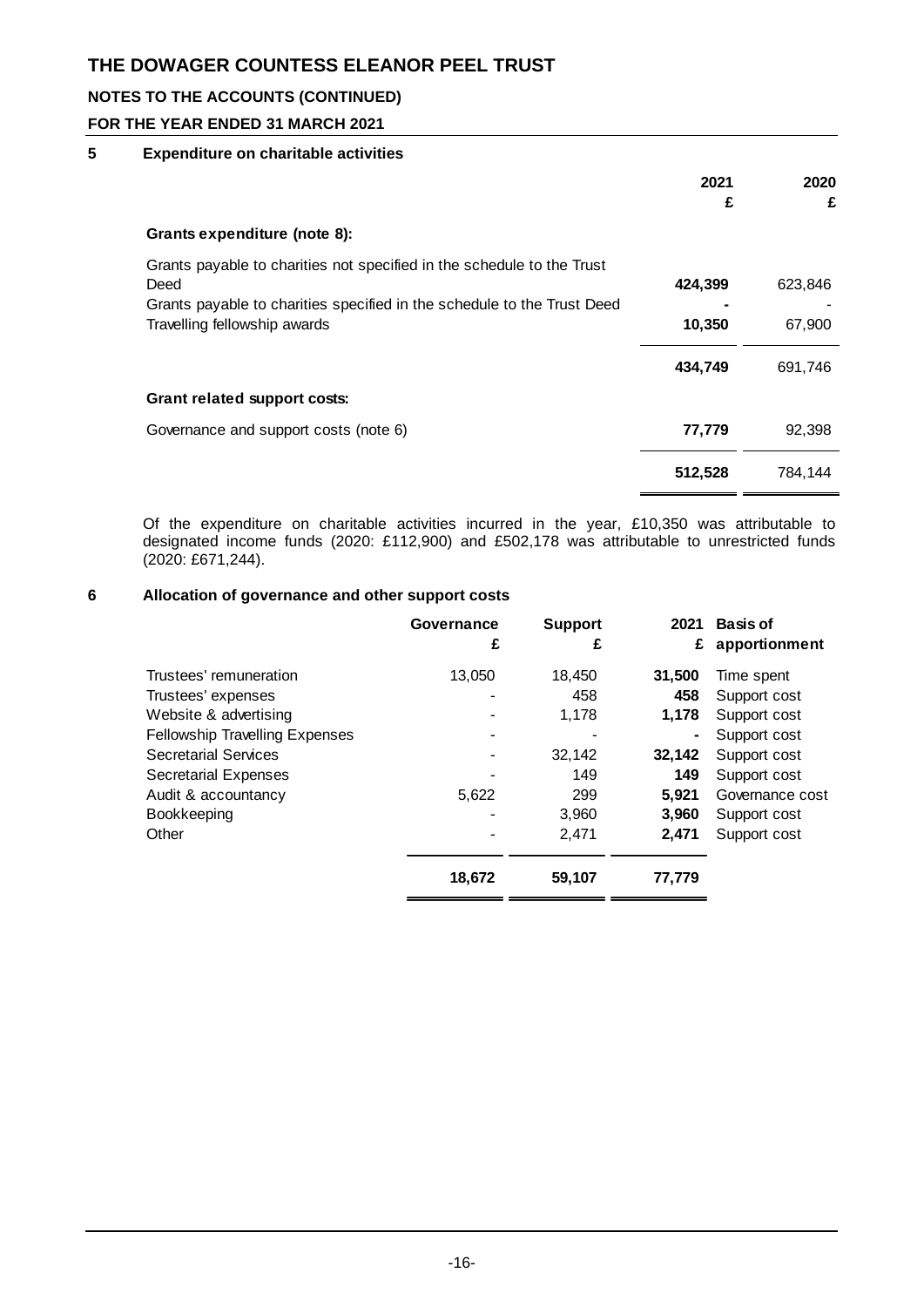## **NOTES TO THE ACCOUNTS (CONTINUED)**

### **FOR THE YEAR ENDED 31 MARCH 2021**

### **7 Trustees' remuneration and related party transactions**

|                                                                                          | 2021   | 2020   |
|------------------------------------------------------------------------------------------|--------|--------|
|                                                                                          | £      | £      |
| The following amounts were paid to the Trustees in respect of their services as trustee: |        |        |
| J W Parkinson - Chairman                                                                 | 9,000  | 9,000  |
| <b>RM Parkinson</b>                                                                      | 4,500  | 4,500  |
| Professor Sir Robert Boyd                                                                |        | 1,867  |
| Professor C P Sibley                                                                     | 4,500  | 2,100  |
| Professor R T Ramsden                                                                    | 4,500  | 2,800  |
| Professor M A Pearson                                                                    | 4,500  | 2,800  |
| J P Manduell                                                                             | 4,500  | 2,800  |
|                                                                                          | 31,500 | 25,867 |

Payments to the Trustees are permitted by the Trust Deed.

During the year, expenses totalling £458 (2020: £3,487) were reimbursed to 4 (2020: 7) trustees. These were expenses incurred by the Trustees in accordance with the expense policy which was updated in November 2019.

### **Related party transactions**

During the year the Trust awarded a grant of £40,000 (2020: £40,000) to The Peel Studentship Trust, a charity which had a common Trustee for part of the year.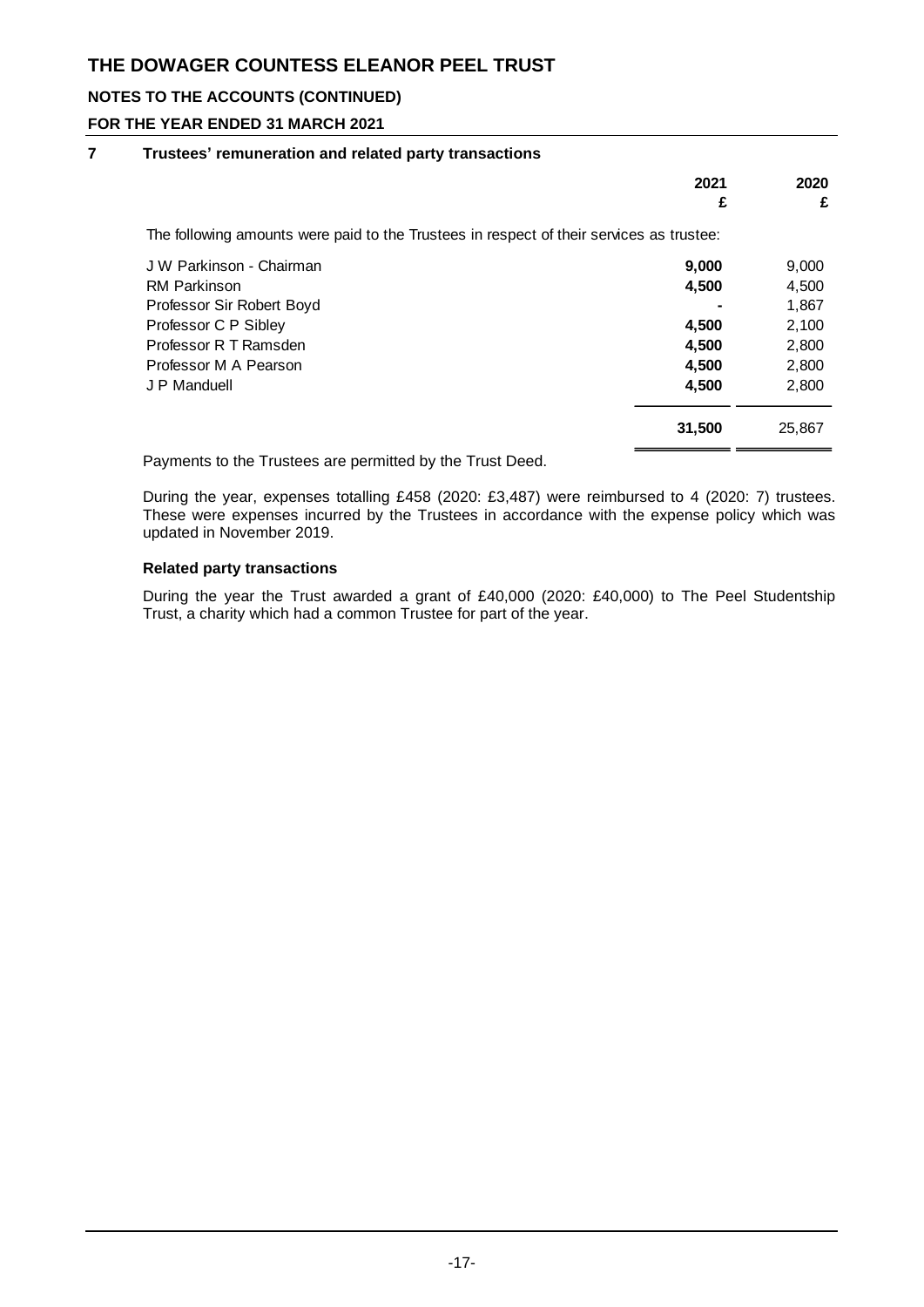### **NOTES TO THE ACCOUNTS (CONTINUED)**

### **FOR THE YEAR ENDED 31 MARCH 2021**

### **8 Analysis of grants**

The Trust undertakes its charitable activities through grant making and awarded grants to a number of individuals and institutions in furtherance of its charitable activities.

|                                                                      |                      | 2021<br>£  |                      | 2020<br>£  |
|----------------------------------------------------------------------|----------------------|------------|----------------------|------------|
| Balance payable brought forward                                      |                      | 318,884    |                      | 127,937    |
| Previously awarded grants released<br>New grants awarded in the year | (27, 263)<br>462,012 |            | (40, 850)<br>732,596 |            |
| Net grant cost in the year (note 5)                                  |                      | 434,749    |                      | 691,746    |
|                                                                      |                      | 753,633    |                      | 819,683    |
| Grants paid in the year                                              |                      | (479, 981) |                      | (500, 799) |
| Balance payable carried forward                                      |                      | 273,652    |                      | 318,884    |
| Being:                                                               |                      |            |                      |            |
| Due within one year (note 12):                                       |                      |            |                      |            |
| Travelling Fellowship awards                                         |                      | 44,000     |                      | 88,500     |
| Other                                                                |                      | 229,652    |                      | 230,384    |
|                                                                      |                      | 273,652    |                      | 318,884    |

During the year grants were made to 48 (2020: 43) institutions as detailed below for the following purposes:

|                                                            | 2021<br>£ | 2020<br>£ |
|------------------------------------------------------------|-----------|-----------|
| Medical charities including medical research               | 175,498   | 266,439   |
| Charities in connection with old people                    | (10,000)  | 30,650    |
| Charities assisting people who have fallen upon evil times | 158,183   | 247,068   |
| through no fault of their own                              |           |           |
| Scheduled charities                                        |           |           |
| Other charitable purposes                                  | 100,718   | 79,689    |
| Total grants made to Charities                             | 424.399   | 623.846   |
| Travelling Fellowships and grants                          | 10,350    | 67,900    |
| <b>Total grants made</b>                                   | 434,749   | 691,746   |

### **9 Auditor's remuneration**

The auditor's remuneration constituted an audit fee of £5,622 (2020: £5,460) for the year to 31 March 2021 (inclusive of VAT). In addition, non-audit fees of £3,760 (2020: £5,280) were paid to the firm of auditors for the provision of bookkeeping.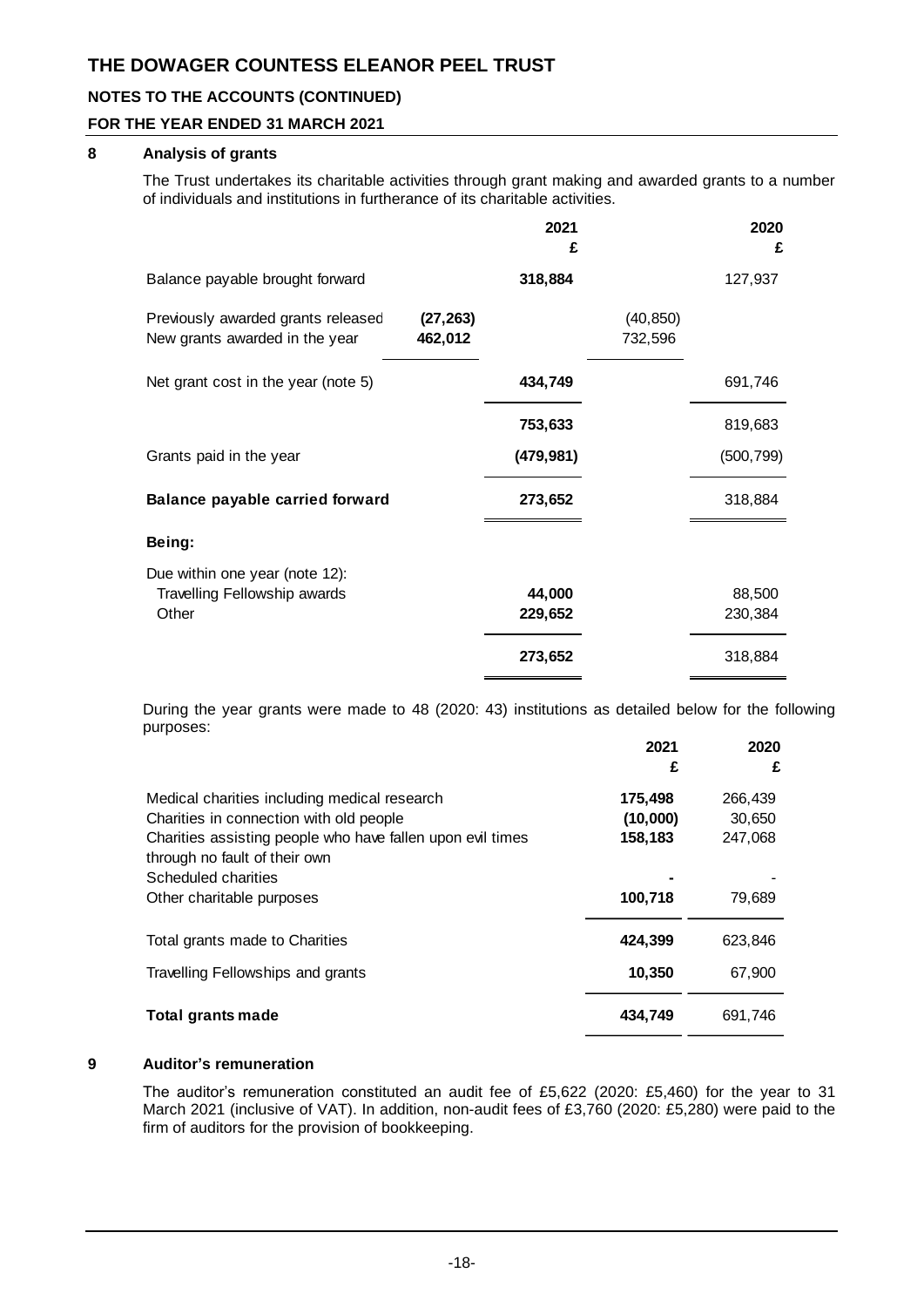## **NOTES TO THE ACCOUNTS (CONTINUED)**

### **FOR THE YEAR ENDED 31 MARCH 2021**

### **10 Fixed asset investments**

|                                                                                                   | 2021<br>£                                 | 2020<br>£                               |
|---------------------------------------------------------------------------------------------------|-------------------------------------------|-----------------------------------------|
| a. Capital account                                                                                |                                           |                                         |
| Market value brought forward at 1 April 2020                                                      | 16,767,339                                | 19,113,760                              |
| Additions to investments at cost<br>Disposals at carrying value<br>Net gain/(loss) on revaluation | 17,635,210<br>(17, 712, 125)<br>2,653,601 | 2,081,558<br>(1,602,797)<br>(2,825,182) |
| Market value as at 31 March 2021                                                                  | 19,344,025                                | 16,767,339                              |
| Historical cost as at 31 March 2021                                                               | 18,826,540                                | 14,551,196                              |
| Investments at market value comprised:                                                            |                                           |                                         |
| Pooled investment vehicle<br><b>UK listed investments</b><br>Non-UK listed investments            | 19,344,025                                | 13,202,309<br>3,565,030                 |
|                                                                                                   | 19,344,025                                | 16,767,339                              |
| Capital cash deposits                                                                             |                                           | 157,276                                 |
| Market value as at 31 March 2021                                                                  | 19,344,025                                | 16,924,615                              |
| b. Income reserve account                                                                         |                                           |                                         |
| Market value brought forward at 1 April 2020                                                      | 99,062                                    | 100,868                                 |
| Additions to investments at cost<br>Disposals at carrying value<br>Net gain/(loss) on revaluation | (98, 975)<br>(87)                         | (1,806)                                 |
| Market value as at 31 March 2021                                                                  |                                           | 99,062                                  |
| Historical cost as at 31 March 2021                                                               |                                           | 90,564                                  |
| c. Total market value as at 31 March 2021                                                         | 19,344,025                                | 17,023,677                              |

All investments are carried at their market value. Investment in equities and fixed interest securities are all traded in quoted public markets, primarily the London Stock Exchange. Holdings in common investment funds, unit trusts and open ended investment companies are at the bid price. Asset sales and purchases are recognised at the date of trade at cost (that is their transactional value).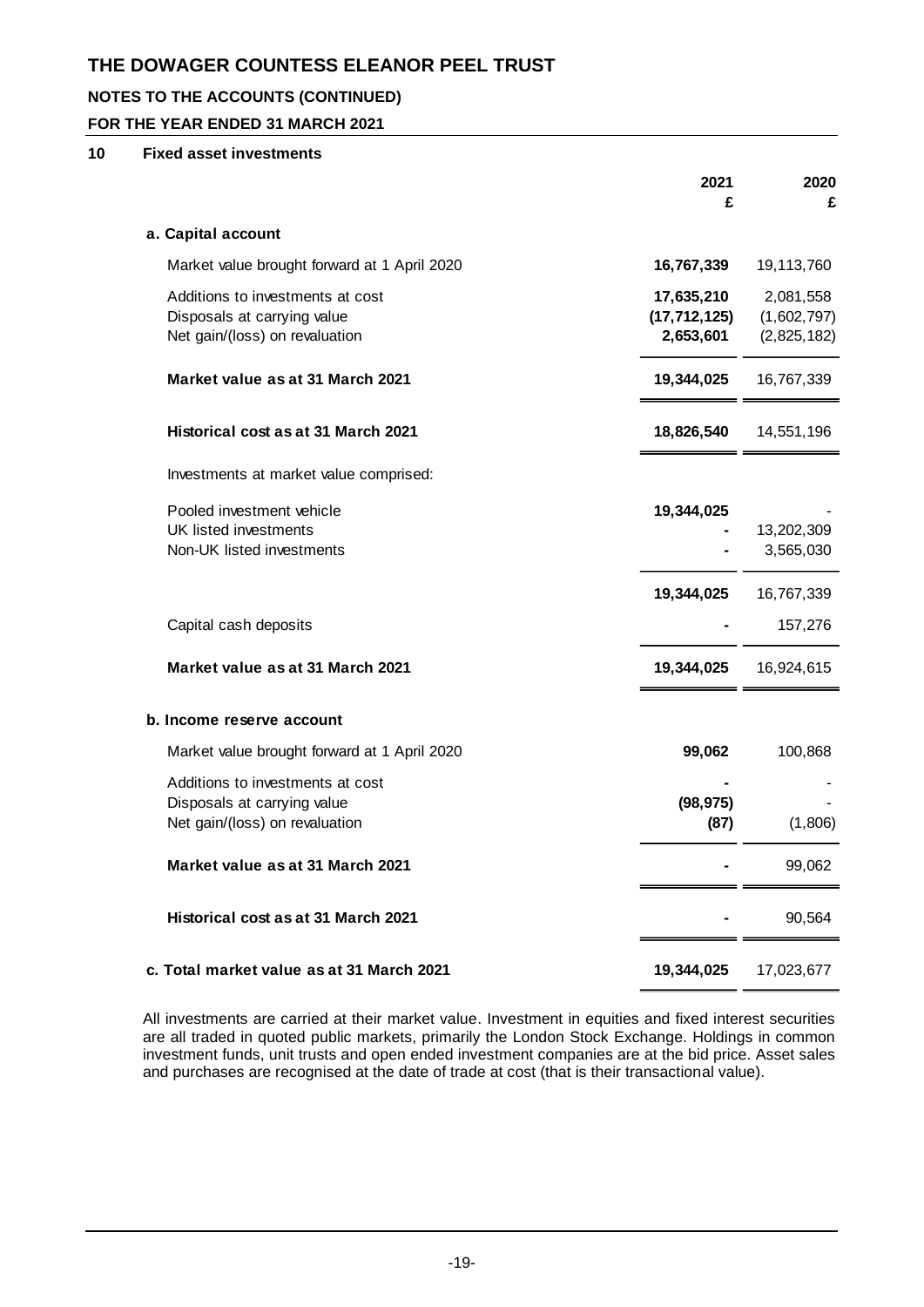## **NOTES TO THE ACCOUNTS (CONTINUED)**

## **FOR THE YEAR ENDED 31 MARCH 2021**

## **11 Analysis of current assets**

|    |                                                | 2021<br>£ | 2020<br>£         |
|----|------------------------------------------------|-----------|-------------------|
|    | Prepayments and Accrued Income<br>Cash at Bank | 521,151   | 48,504<br>146,510 |
|    |                                                | 521,151   | 195,014           |
| 12 | Analysis of current liabilities                |           |                   |
|    |                                                | 2021      | 2020              |
|    |                                                | £         | £                 |
|    | <b>Creditors and Accrued Charges</b>           | 11,162    | 15,928            |
|    | <b>Grants Payable</b>                          | 273,652   | 318,884           |
|    |                                                | 284,814   | 334,812           |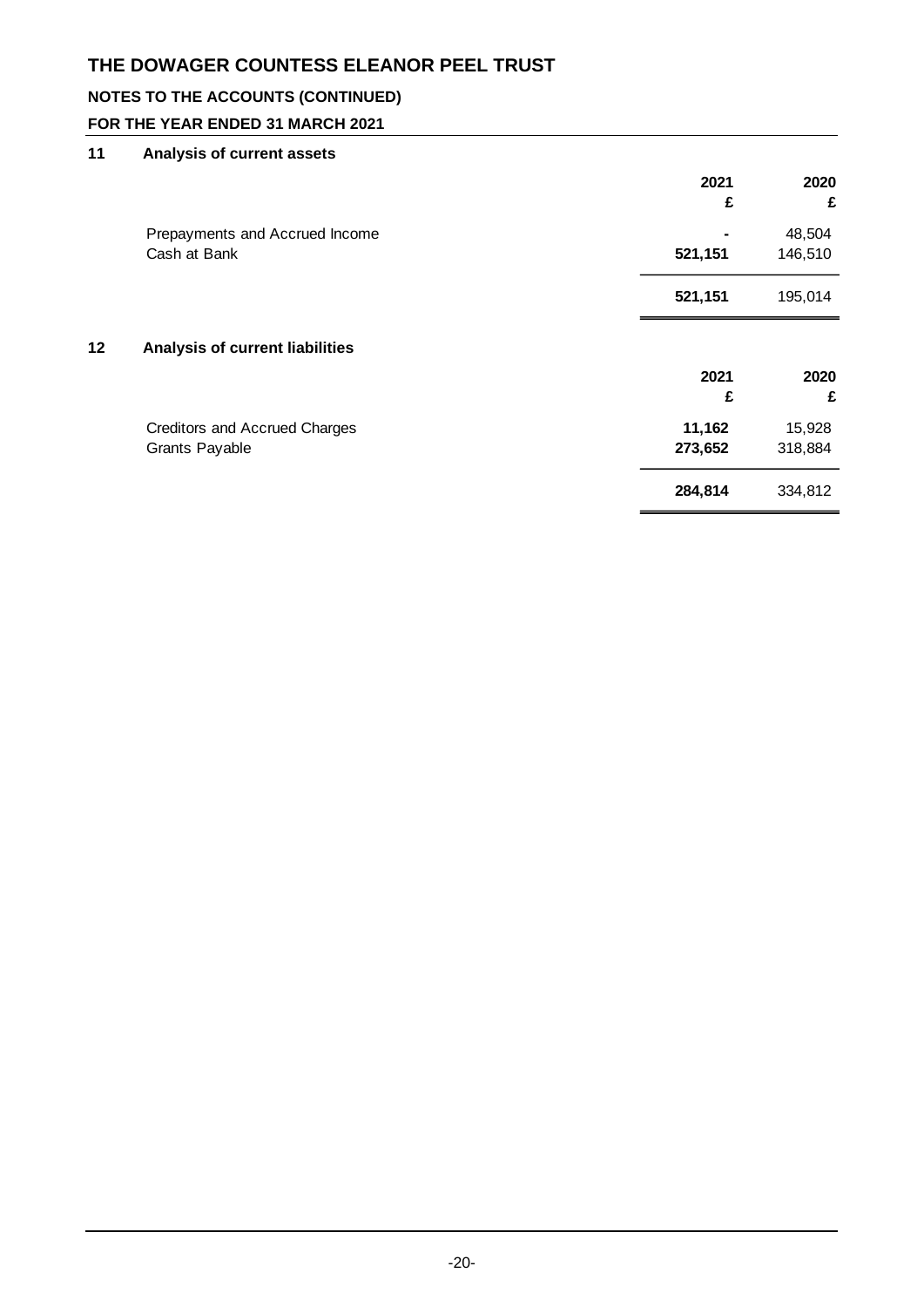### **NOTES TO THE ACCOUNTS (CONTINUED)**

### **FOR THE YEAR ENDED 31 MARCH 2021**

### **13 Analysis of charitable funds – current year**

|                                     | <b>Balance</b><br>at 1 April<br>2020<br>£ | <b>Income</b><br>£ | <b>Expenditure</b><br>£ | <b>Transfers</b><br>£ | Gains and<br>losses<br>£ | <b>Balance</b><br>at 31 March<br>2021<br>£ |
|-------------------------------------|-------------------------------------------|--------------------|-------------------------|-----------------------|--------------------------|--------------------------------------------|
| <b>Unrestricted funds:</b>          |                                           |                    |                         |                       |                          |                                            |
| Income<br>account                   | 11,426                                    | 570,899            | (509, 983)              | (70, 350)             |                          | 1,992                                      |
|                                     | Designated income funds:                  |                    |                         |                       |                          |                                            |
| Income<br>reserve<br>account        | 174,055                                   | 377                |                         | 60,000                | (87)                     | 234,345                                    |
| Travelling<br>fellowship<br>account |                                           |                    | (10, 350)               | 10,350                |                          |                                            |
|                                     | Designated capital funds:                 |                    |                         |                       |                          |                                            |
| Capital<br>account                  | 16,698,398                                |                    | (7, 974)                |                       | 2,653,601                | 19,344,025                                 |
|                                     | 16,883,879                                | 571,276            | (528, 307)              |                       | 2,653,514                | 19,580,362                                 |

#### **Income account**

The Income account is an unrestricted fund used for the day to day purpose of supporting the operations of the Trust. Transfers are made from the Income account to the other designated funds to support specific grant making activities.

#### **Income reserve account**

The Income reserve is held to cover major future grants and £60,000 was transferred from the Unrestricted Reserve during the financial year

### **Travelling Fellowship account**

The Travelling Fellowship account is held for the purpose of awarding Travelling Fellowship grants. On an annual basis, transfers are made to the account from the unrestricted fund sufficient to meet the value of grants awarded.

### **Capital account**

The capital account is held for the purpose of income generation. Trustees have the power to distribute funds from the account but this is not part of the current policy of the Trust.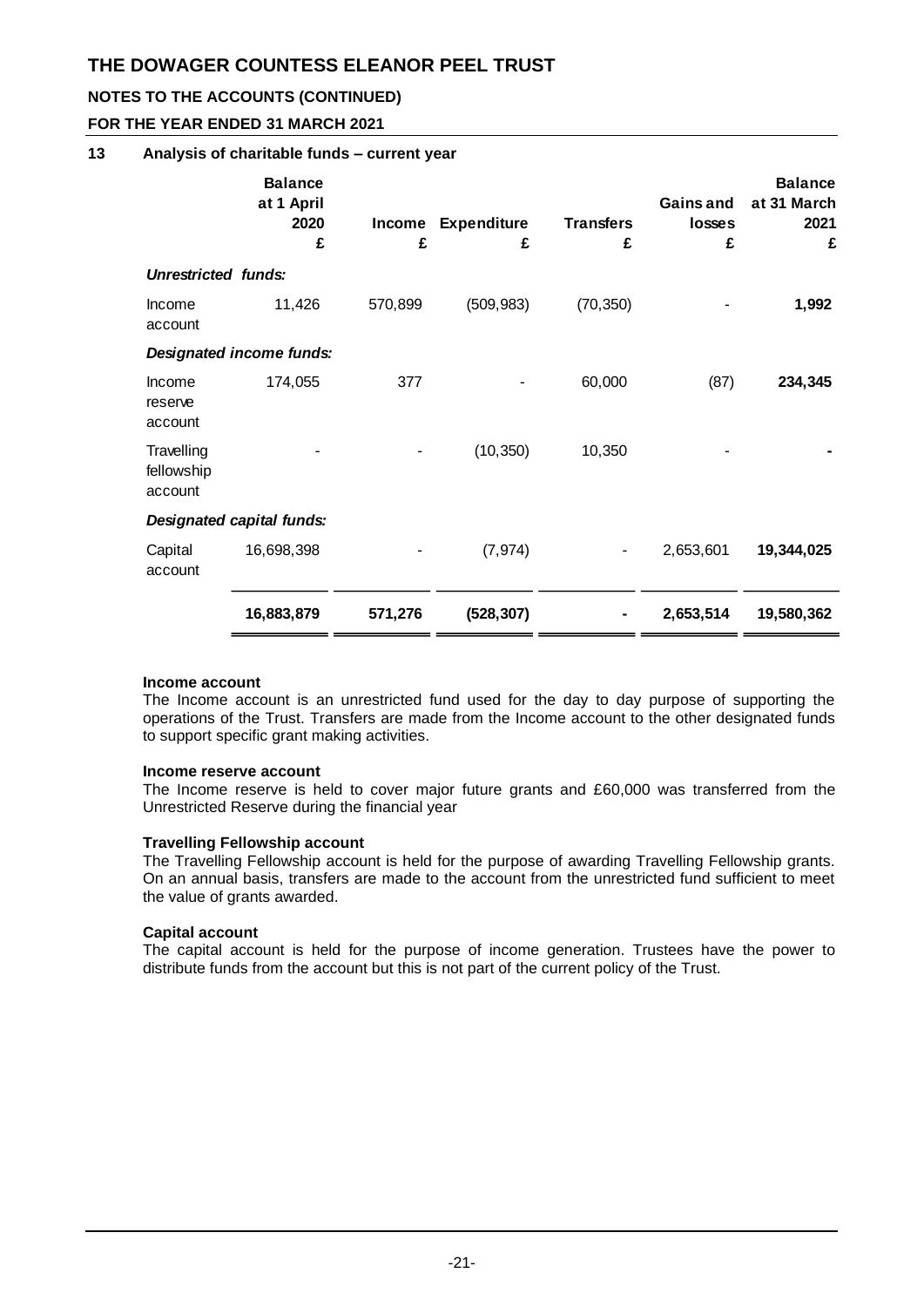## **NOTES TO THE ACCOUNTS (CONTINUED)**

## **FOR THE YEAR ENDED 31 MARCH 2021**

## **13 Analysis of charitable funds – previous year**

|                                     | <b>Balance</b><br>at 1 April<br>2019<br>£ | <i><b>Income</b></i><br>£ | <b>Expenditure</b><br>£ | <b>Transfers</b><br>£ | <b>Gains</b> and<br>losses<br>£ | <b>Balance</b><br>at 31 March<br>2020<br>£ |
|-------------------------------------|-------------------------------------------|---------------------------|-------------------------|-----------------------|---------------------------------|--------------------------------------------|
| <b>Unrestricted funds:</b>          |                                           |                           |                         |                       |                                 |                                            |
| Income<br>account                   | 160, 191                                  | 674,050                   | (694, 915)              | (127,900)             |                                 | 11,426                                     |
|                                     | Designated income funds:                  |                           |                         |                       |                                 |                                            |
| Income<br>reserve<br>account        | 157,581                                   | 3,280                     | (45,000)                | 60,000                | (1,806)                         | 174,055                                    |
| Travelling<br>fellowship<br>account |                                           |                           | (67, 900)               | 67,900                |                                 |                                            |
|                                     | Designated capital funds:                 |                           |                         |                       |                                 |                                            |
| Capital<br>account                  | 19,537,791                                | 9,532                     | (23, 743)               |                       | (2,825,182)                     | 16,698,398                                 |
|                                     | 19,855,563                                | 686,862                   | (831, 558)              |                       | (2,826,988)                     | 16,883,879                                 |

## **14 Analysis of net assets between funds – previous year**

|                                                       | <b>Unrestricted</b><br>funds<br>£ | <b>Designated</b><br>income<br>funds<br>£ | <b>Designated</b><br>capital<br>funds<br>£ | At<br>31 March<br>2020<br>£ |
|-------------------------------------------------------|-----------------------------------|-------------------------------------------|--------------------------------------------|-----------------------------|
| Fund balances at 31 March 2020 are<br>represented by: |                                   |                                           |                                            |                             |
| Investments                                           |                                   | 99,062                                    | 16,924,615                                 | 17,023,677                  |
| Current assets                                        | 217,088                           | 204.143                                   | (226, 217)                                 | 195,014                     |
| Creditors falling due within one year                 | (205,662)                         | (129, 150)                                |                                            | (334, 812)                  |
|                                                       | 11,426                            | 174.055                                   | 16,698,398                                 | 16,883,879                  |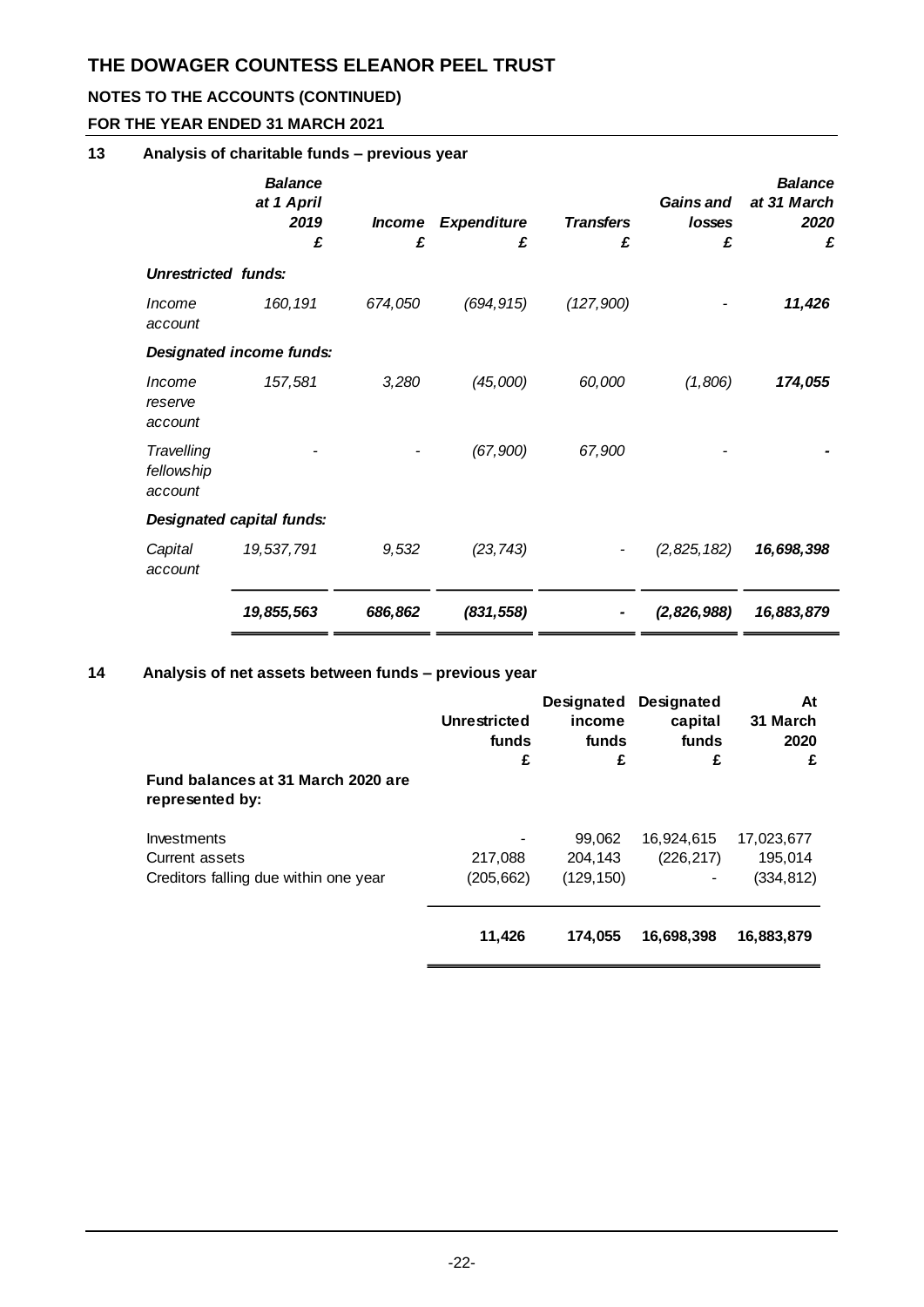## **APPENDIX**

| Blind Veterans Uk (formerly St Dunstan's)<br><b>Ex-Services Mental Welfare Society</b><br>Family Welfare Association<br>Friends of the Elderly<br>The Friends of St Katherine's House (formerly St John's Hostels for<br>Elderly Ladies) (St Katherine's House Appeal Wantage)<br>The Gibb Fellowship Fund (formerly British Empire Cancer Campaign) | £ | £<br>11,200<br>33,000<br>64,228 |
|------------------------------------------------------------------------------------------------------------------------------------------------------------------------------------------------------------------------------------------------------------------------------------------------------------------------------------------------------|---|---------------------------------|
|                                                                                                                                                                                                                                                                                                                                                      |   |                                 |
|                                                                                                                                                                                                                                                                                                                                                      |   |                                 |
|                                                                                                                                                                                                                                                                                                                                                      |   |                                 |
|                                                                                                                                                                                                                                                                                                                                                      |   |                                 |
|                                                                                                                                                                                                                                                                                                                                                      |   | 26,500                          |
|                                                                                                                                                                                                                                                                                                                                                      |   | 13,450                          |
|                                                                                                                                                                                                                                                                                                                                                      |   | 3,050                           |
| Greater London Fund for the Blind                                                                                                                                                                                                                                                                                                                    |   | 20,550                          |
| Guild of Aid for Gentlepeople                                                                                                                                                                                                                                                                                                                        |   | 18,800                          |
| Independent Age (formerly Royal United Kingdom Beneficent Association)                                                                                                                                                                                                                                                                               |   | 5,000                           |
| Invalid Meals of London (Invalid Kitchen of London)                                                                                                                                                                                                                                                                                                  |   | 2,050                           |
| League of Remembrance                                                                                                                                                                                                                                                                                                                                |   | 7,050                           |
| MacMillan Cancer Support (formerly MacMillan Cancer Relief and<br>Cancer Relief MacMillan Fund)                                                                                                                                                                                                                                                      |   | 53,300                          |
| Moorfields Eye Hospital London (formerly Moorfields Westminster and<br>Central Eye Hospital)                                                                                                                                                                                                                                                         |   | 1,500                           |
| National Council of Social Service (formerly Old People's Welfare<br>Association)                                                                                                                                                                                                                                                                    |   | 3,450                           |
| Navy League                                                                                                                                                                                                                                                                                                                                          |   | 7,400                           |
| "Not Forgotten" Association                                                                                                                                                                                                                                                                                                                          |   | 27,000                          |
| People's Dispensary for Sick Animals                                                                                                                                                                                                                                                                                                                 |   | 16,600                          |
| Queen Alexandra Hospital Home (formerly Queen Alexandra Hospital<br>Home for Disabled Ex-Servicemen)                                                                                                                                                                                                                                                 |   | 28,800                          |
| Royal Blind Society (Formerly Royal Blind Pension Society of the United I                                                                                                                                                                                                                                                                            |   | 36,003                          |
| Royal British Legion (various Branches)                                                                                                                                                                                                                                                                                                              |   | 17,341                          |
| Royal Eye Hospital League of Friends (formerly Royal Eye Hospital)                                                                                                                                                                                                                                                                                   |   | 1,500                           |
| The Royal Marsden Cancer Campaign (formerly the Royal Marsden<br>Hospital Charity) (Royal Marsden Hospital) (Royal Cancer Hospital)                                                                                                                                                                                                                  |   | 49,650                          |
| Royal Medical Benevolent Fund                                                                                                                                                                                                                                                                                                                        |   | 2,450                           |
| Royal Wanstead Children's Foundation (Formerly Royal Wanstead<br>School)                                                                                                                                                                                                                                                                             |   | 57,870                          |
| St John's Guild for the Blind Worthing                                                                                                                                                                                                                                                                                                               |   | 5,050                           |
| St Martin-in-the-Fields Christmas Appeal Fund                                                                                                                                                                                                                                                                                                        |   | 3,000                           |
| Schoolmistresses' and Governesses' Benevolent Institution                                                                                                                                                                                                                                                                                            |   | 34,300                          |
| Shipwrecked Fishermen and Mariners' Royal Benevolent Society                                                                                                                                                                                                                                                                                         |   | 8,250                           |
| Society for the Assistance of Ladies in reduced Circumstances                                                                                                                                                                                                                                                                                        |   | 2,550                           |
| 2 Care (formerly SOS Society)                                                                                                                                                                                                                                                                                                                        |   | 25,150                          |
| Winchester Hospital (Amenities Fund)                                                                                                                                                                                                                                                                                                                 |   | 1,200                           |
|                                                                                                                                                                                                                                                                                                                                                      |   | 587,242                         |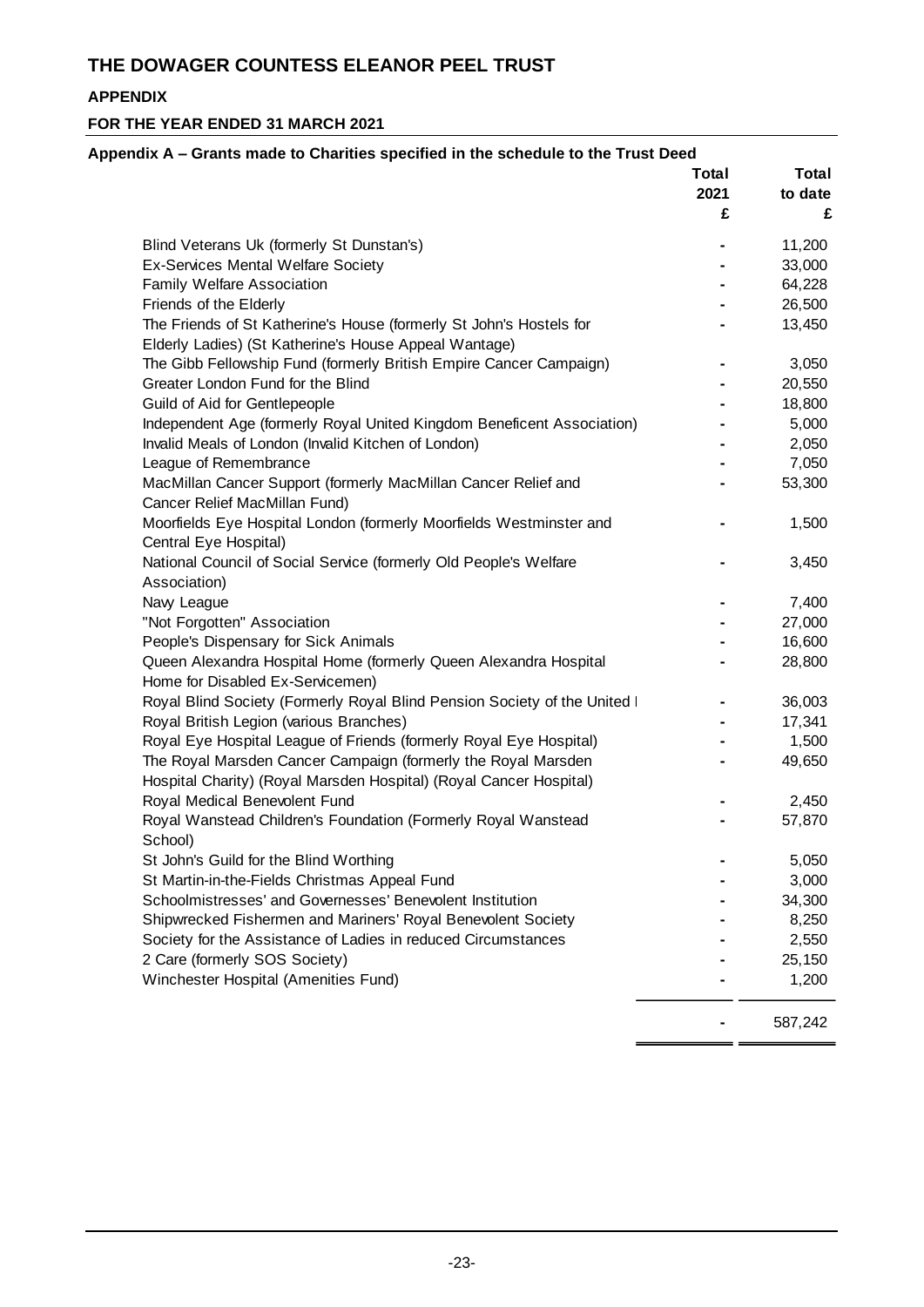## **APPENDIX (CONTINUED)**

| Appendix B – Grants made to Charities not specified in the schedule to the Trust Deed | Total    | Total          |
|---------------------------------------------------------------------------------------|----------|----------------|
|                                                                                       | 2021     | to date        |
|                                                                                       | £        | £              |
|                                                                                       |          |                |
| Abbeyfield Holylake and West Kirby Society                                            |          |                |
| Abbeyfield Knutsford Society                                                          |          | 5,000          |
| Abbeyfield Lancashire Extra Care Society                                              |          | 10,000         |
| Action for Dementia                                                                   |          | 15,000         |
| Action on Elder Abuse                                                                 |          | 15,000         |
| <b>Acre Housing</b>                                                                   |          | 8,000          |
| Adullam Programme                                                                     |          | 5,000          |
| A F & V Launchpad                                                                     |          | 8,000          |
| Age Concern Liverpool & Sefton                                                        |          | 5,000          |
| Age UK (formerly Age Concern, England)                                                |          | 86,163         |
| Age UK Lancashire                                                                     |          | 27,990         |
| Age UK South Lakeland                                                                 |          | 5,000          |
| Age UK Trafford                                                                       |          | 5,000          |
| Aidis Trust                                                                           |          | 7,500          |
| The Aldingbourne Trust                                                                |          | 5,000          |
| All Saints Church Thelwell                                                            |          | 5,000          |
| Alzheimer's Research Trust                                                            |          | 8,700          |
| Ambleside Parish Centre                                                               |          | 8,000          |
| Anthony Seddon (The) Fund                                                             |          | 3,300          |
| Artlink, West Yorkshire                                                               |          | 2,500          |
| The Ashley Foundation                                                                 |          | 10,000         |
| Asirus                                                                                |          | 500            |
| Asylum Link Merseyside                                                                |          | 10,000         |
| Autistic Society, Greater Manchester Area (ASGMA)                                     |          | 5,000          |
| <b>Back Care</b>                                                                      |          | 2,000          |
| Back on Track                                                                         |          | 10,000         |
| <b>Barnabus</b>                                                                       |          | 15,500         |
| Barrow & District Society for the Blind                                               | 5,000    | 20,000         |
| The Basement Night Drop-In Centre                                                     | 5,000    | 35,000         |
| <b>BASIC (Brain and Spinal Injury Centre)</b>                                         | 5,000    | 20,000         |
| Bath Institute of Medical Engineering                                                 |          | 22,500         |
| <b>Beacon Counselling</b>                                                             |          | 3,295          |
| <b>Bedford Guild House</b>                                                            |          | 2,000          |
| <b>Beds Garden Carers</b>                                                             |          | 7,000          |
| <b>Being There</b>                                                                    |          | 5,000          |
| Bendrigg Trust (formerly Lodge)                                                       |          | 41,500         |
|                                                                                       |          |                |
| <b>Betel of Britain</b>                                                               |          |                |
|                                                                                       |          | 5,000          |
| Bipolar UK (formerly MDF The Bipolar Trust)                                           |          | 9,000          |
| <b>Birchall Trust (The)</b>                                                           |          | 5,000          |
| Birkenhead Young Men's Christan Association                                           |          | 9,490          |
| <b>Blackpool Carers Centre Ltd</b><br><b>Bladder and Bowel Foundation</b>             | (10,000) | 5,940<br>3,000 |
| The Blind Society of North Tyneside Limited                                           |          | 2,000          |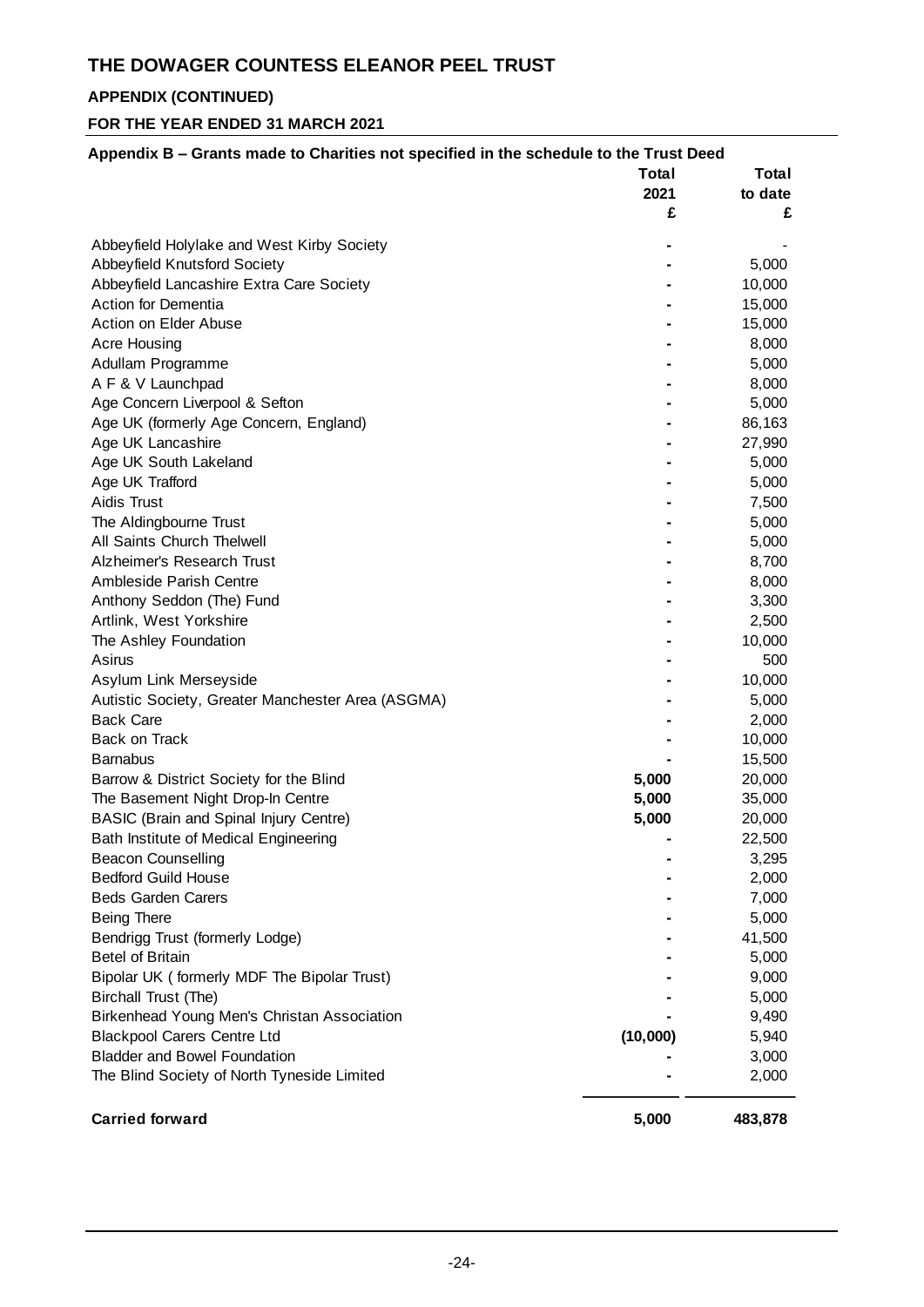## **APPENDIX (CONTINUED)**

| Appendix B – Grants made to Charities not specified in the schedule to the Trust Deed (continued) |              |              |
|---------------------------------------------------------------------------------------------------|--------------|--------------|
|                                                                                                   | <b>Total</b> | <b>Total</b> |
|                                                                                                   | 2021         | to date      |
|                                                                                                   | £<br>5,000   | £            |
| <b>Brought forward</b>                                                                            |              | 483,878      |
| <b>Blue Sky Trust</b>                                                                             |              | 5,000        |
| The Boaz Trust                                                                                    |              | 5,000        |
| <b>Body Positive North West</b>                                                                   |              | 10,000       |
| <b>Bollington Community Association</b>                                                           |              | 2,025        |
| <b>Bolton Deaf Society</b>                                                                        | 10,000       | 11,440       |
| <b>Bolton Carers Support</b>                                                                      |              | 15,000       |
| <b>Bolton Dementia Support</b>                                                                    |              |              |
| Bolton North CAP Centre (St Peter's Church)                                                       | 3,000        | 3,000        |
| <b>Bolton STEPS</b>                                                                               |              | 5,000        |
| <b>Bowland Penine Mountain Rescue Team</b>                                                        |              | 12,840       |
| Breakthrough Uk                                                                                   |              | 2,000        |
| <b>Bradbury Fields</b>                                                                            | 5,000        | 17,500       |
| Brain Centre (The)                                                                                |              | 5,676        |
| The Bridgend Centre                                                                               |              | 2,000        |
| <b>Bridge Priory Trust</b>                                                                        | 10,000       | 10,000       |
| <b>British Liver Trust</b>                                                                        |              | 10,000       |
| <b>British Red Cross</b>                                                                          | 20,000       | 220,000      |
| <b>British Skin Foundation</b>                                                                    |              | 13,596       |
| <b>British Stammering Association</b>                                                             |              | 5,000        |
| The Brittle Bone Society                                                                          |              | 4,000        |
| <b>Bury Hospice</b>                                                                               |              | 15,000       |
| Calibre Audio Library                                                                             |              | 7,500        |
| <b>Calvert Trust</b>                                                                              | 10,000       | 45,000       |
| Cancer Care North Lancs and South Lakeland                                                        |              | 3,000        |
| <b>Cancer Support Scotland</b>                                                                    |              | 5,000        |
| Canopy Housing Project                                                                            |              | 6,300        |
| <b>Cancer Community Hub</b>                                                                       |              | 45,000       |
| Care and Respite Support Services                                                                 |              | 5,000        |
| Carer Support South Lakes                                                                         |              | 6,000        |
| Caring for Life                                                                                   |              | 25,500       |
| Carlisle Eden Mind                                                                                |              | 2,500        |
| Chester Lodgings and Support Providers (CLASP)                                                    |              | 2,500        |
| Children's Safety Education Foundation                                                            |              | 2,500        |
| <b>Christians Against Poverty</b>                                                                 |              | 14,500       |
| <b>Church Housing Trust</b>                                                                       |              | 16,500       |
| Church in the Barn                                                                                | 5,000        | 5,000        |
| <b>Citizens Advice South Lakeland</b>                                                             |              | 10,000       |
| Clatterbridge Cancer Research                                                                     |              | 5,000        |
| CROP (Coalition for the Removal of Pimping)                                                       |              | 5,000        |
| The College of St Barnabus                                                                        |              | 23,000       |
| <b>Carried forward</b>                                                                            | 68,000       | 1,092,755    |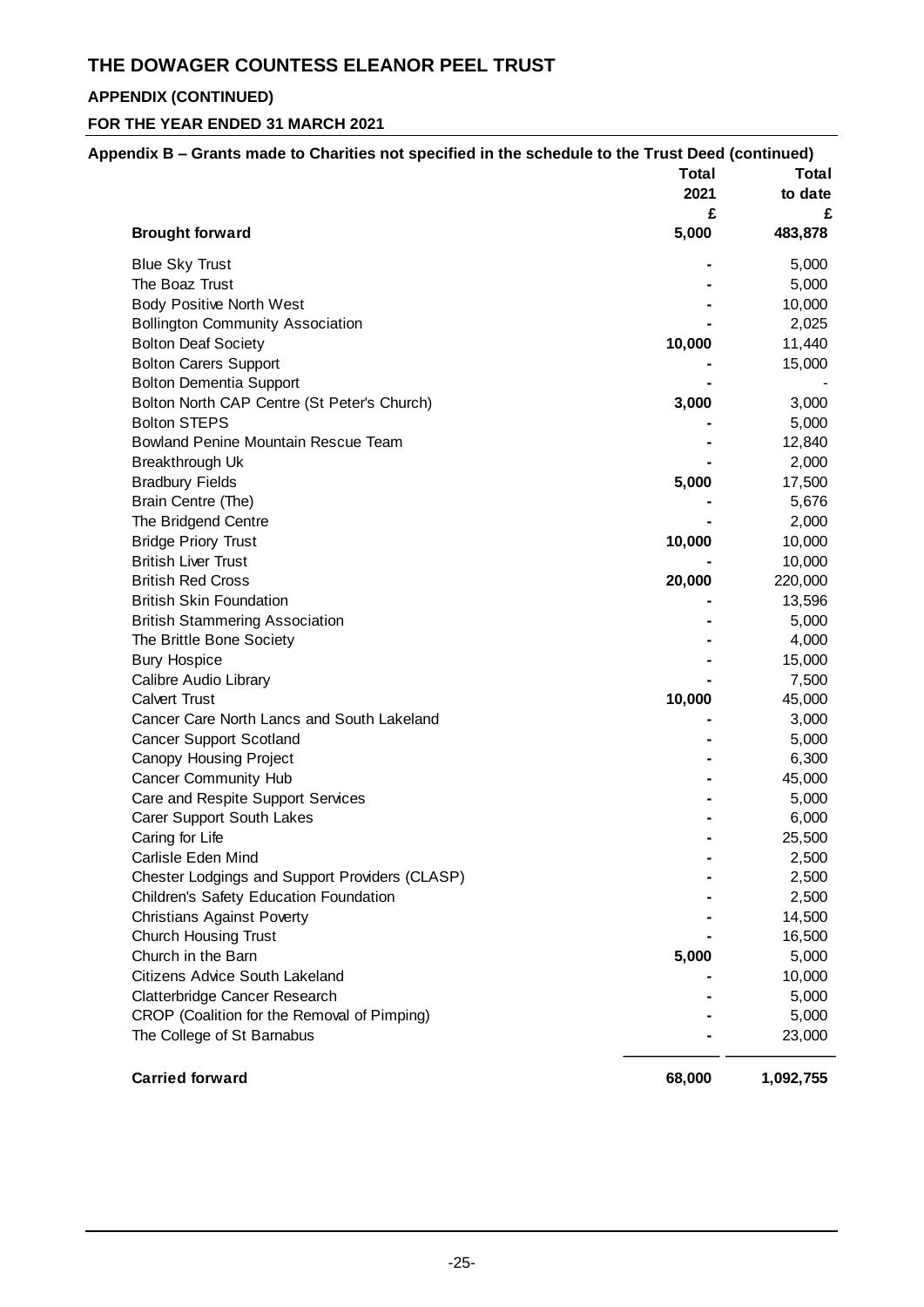## **APPENDIX (CONTINUED)**

| Appendix B – Grants made to Charities not specified in the schedule to the Trust Deed (continued) |              |              |  |
|---------------------------------------------------------------------------------------------------|--------------|--------------|--|
|                                                                                                   | <b>Total</b> | <b>Total</b> |  |
|                                                                                                   | 2021         | to date      |  |
|                                                                                                   | £            | £            |  |
| <b>Brought forward</b>                                                                            | 68,000       | 1,092,755    |  |
| Community Housing and Therapy                                                                     |              | 8,000        |  |
| Cornerstone Community Care                                                                        |              | 13,000       |  |
| <b>Council for Assisting Refugee Academics</b>                                                    |              | 60,000       |  |
| The Counselling and Family Centre                                                                 |              | 5,000        |  |
| Criminon UK                                                                                       |              | 5,768        |  |
| Crossroads Care East Lancashire                                                                   |              | 4,650        |  |
| <b>Crossroads Care North West</b>                                                                 |              | 2,700        |  |
| Cued Speech Association UK (Formerly National Centre for Cued                                     |              | 25,000       |  |
| Speech)                                                                                           |              |              |  |
| Cumbria Cerebral Palsy                                                                            |              | 2,500        |  |
| Cumbria Community Foundation (including Cumbria Flood Relief                                      |              | 17,500       |  |
| Recovery Fund)                                                                                    |              |              |  |
| Cumbria Rural Citizens Advice Bureau                                                              |              | 2,500        |  |
| Dart International UK                                                                             |              | 2,500        |  |
| DEC Secretariat (for Somilia, East Africa)                                                        |              | 5,000        |  |
| <b>Deaf Connections</b>                                                                           |              | 16,500       |  |
| Deafblind Scotland                                                                                |              | 5,000        |  |
| Demand                                                                                            |              |              |  |
| Designability                                                                                     |              | 10,000       |  |
| <b>Desitution Project</b>                                                                         |              | 8,000        |  |
| Diabetes UK                                                                                       |              | 28,597       |  |
| <b>DISA Domestic Violence Centre</b>                                                              |              | 5,000        |  |
| <b>Disability Advice West Lancs</b>                                                               |              | 9,300        |  |
| Disability Equility (NW) Ltd                                                                      |              | 5,000        |  |
| <b>Disability North</b>                                                                           |              | 3,500        |  |
| The Dukes                                                                                         | 5,000        | 28,000       |  |
| East Cheshire Hospice                                                                             |              | 15,000       |  |
| East Coast Hospice                                                                                |              | 10,000       |  |
| East Lancashire Deaf Society                                                                      |              |              |  |
| East Manchester Community Boat                                                                    |              | 5,000        |  |
| East Meon Parachial Church Council                                                                |              | 8,510        |  |
| Emerge 3R's                                                                                       | 5,000        | 25,000       |  |
| <b>Emmaus Bolton</b>                                                                              |              | 5,000        |  |
| Emmaus Merseyside                                                                                 |              | 12,000       |  |
| <b>Emmaus Salford</b>                                                                             |              | 10,000       |  |
| <b>Empowered People</b>                                                                           |              | 4,500        |  |
| <b>Excellent Development Limited</b>                                                              |              | 26,455       |  |
| <b>Family Tree Wirral</b>                                                                         |              | 1,500        |  |
| Fareshare                                                                                         |              | 15,000       |  |
| Fatima Women's Association                                                                        |              | 10,000       |  |
| Federation of Jewish Services                                                                     |              | 10,000       |  |
| <b>Firstlight Foundation</b>                                                                      |              | 10,000       |  |
|                                                                                                   |              |              |  |
| <b>Carried forward</b>                                                                            | 78,000       | 1,533,735    |  |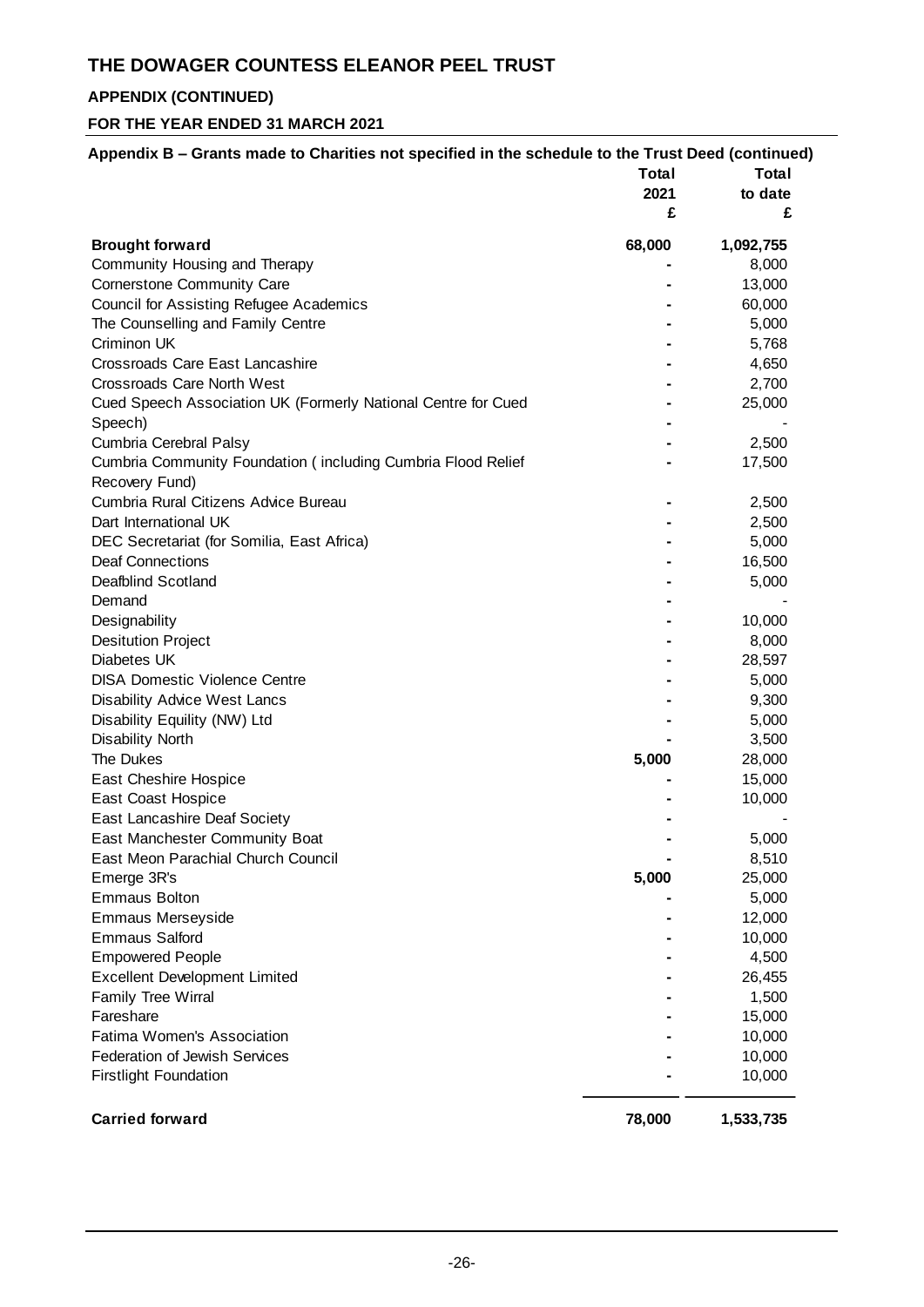## **APPENDIX (CONTINUED)**

|                                                            | <b>Total</b> | Total     |
|------------------------------------------------------------|--------------|-----------|
|                                                            | 2021         | to date   |
|                                                            | £            |           |
| <b>Brought forward</b>                                     | 78,000       | 1,533,735 |
| <b>Fishing for Heroes</b>                                  |              | 1,000     |
| Foodcycle                                                  |              | 5,000     |
| The Foundation for Prevention of Blindness                 |              | 5,000     |
| Fortalice                                                  | 5,000        | 5,000     |
| <b>Frontline Trust</b>                                     |              | 3,000     |
| <b>Furniture Matters</b>                                   |              | 3,000     |
| The Furniture Station                                      |              | 10,000    |
| Fylde Coast Women's Aid                                    |              | 2,846     |
| The Genesis Breast Cancer Prevention Appeal                |              | 9,650     |
| Good News Family Care                                      |              | 2,500     |
| Greater Manchester Bangladesh Association                  |              | 1,000     |
| <b>Grit Street Aid</b>                                     |              | 2,500     |
| Grizebeck Village Hall                                     |              | 5,000     |
| Growing Well                                               | 5,000        | 11,000    |
| Guild Initiative Furniture Trust (GIFT 92)                 |              | 3,000     |
| <b>Halton Haven</b>                                        |              | 10,000    |
| Haslingden Community Link                                  |              | 5,000     |
| Haven Trust Supporting People Limited                      |              | 5,000     |
| Headway Devon                                              |              | 5,000     |
| The Healing Foundation                                     |              | 75,000    |
| Heartbeat                                                  |              | 5,000     |
| Heron Corn Mill/ Beetham Trust                             | 1,500        | 5,350     |
| <b>HFT</b>                                                 |              | 5,000     |
| The Fred Hollows Foundation                                |              | 2,500     |
| Hope for Justice                                           |              | 10,000    |
| Hopes and Beams                                            |              | 3,452     |
| Hornby Village Trust                                       |              | 1,000     |
| Hospice at Home West Cumbria                               | 4,000        | 8,000     |
| Housing Justice (fomerly The Catholic Housing Aid Society) |              | 19,000    |
| Humans MCR                                                 | 5,000        | 5,000     |
| Huntington's Disease Association                           |              | 29,500    |
| Hyndburn Homewise Society                                  |              | 7,500     |
| Imagine If Trust                                           |              | 3,000     |
| Independence at Home                                       | 5,000        | 5,000     |
| Institute of Orthopaedics, Oswestry                        |              | 274,835   |
| Institute of Psychiatry                                    |              | 14,914    |
| Interact Stroke Support                                    |              | 8,000     |
| <b>International Services</b>                              |              | 1,000     |
| <b>Carried forward</b>                                     | 103,500      | 2,111,282 |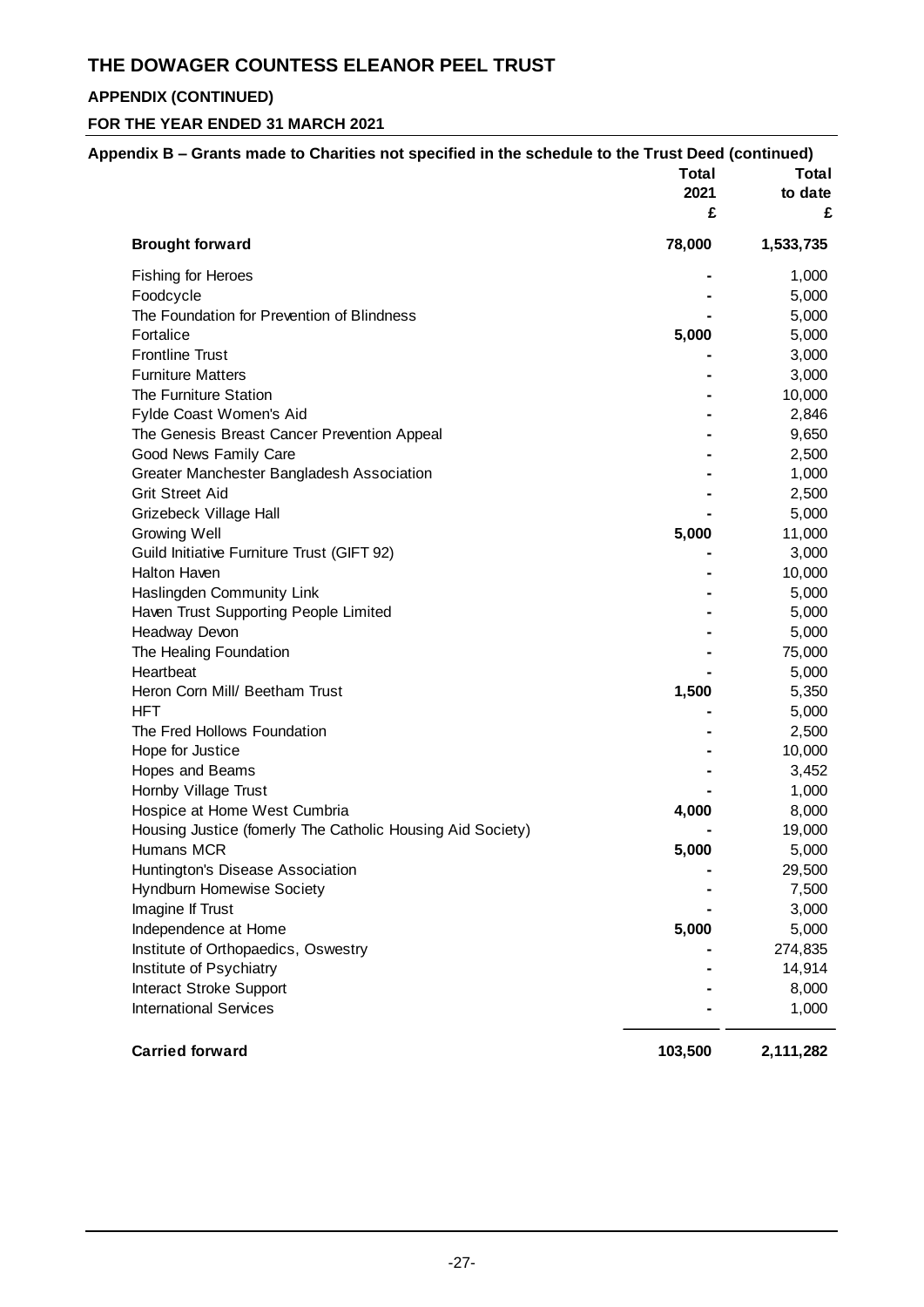### APPENDIX (CONTINUED) **FOR THE YEAR ENDED 31 MARCH 2021**

| Appendix B – Grants made to Charities not specified in the schedule to the Trust Deed (continued) |              |              |
|---------------------------------------------------------------------------------------------------|--------------|--------------|
|                                                                                                   | <b>Total</b> | <b>Total</b> |
|                                                                                                   | 2021         | to date      |
|                                                                                                   | £            | £            |
| <b>Brought forward</b>                                                                            | 103,500      | 2,111,282    |
| Justlife Foundation                                                                               |              | 10,000       |
| The Karen Hilltribes Trust                                                                        |              | 27,274       |
| Keekle Village Hall                                                                               |              | 7,500        |
| Kirkby-in-furness Community Centre                                                                |              | 10,000       |
| Kirkgate Arts                                                                                     |              | 2,500        |
| Lancaster Girls Grammar School                                                                    | 5,000        | 5,000        |
| Lancaster University                                                                              | 50,000       | 115,800      |
| Lancaster University (Biomedical and Life Sciences Division)                                      |              | 24,000       |
| Lancaster University (Department of Biological Sciences)                                          |              | 673,500      |
| Lancaster Citizens Advice Bureau                                                                  |              | 26,618       |
| Lancaster Girls Grammar School                                                                    |              | 12,000       |
| Lancaster and District Homeless Action Service                                                    |              | 33,000       |
| Lancaster Royal Grammar School (Peel Further Education Award)                                     | 2,500        | 149,700      |
| Lancashire Flood Appeal                                                                           |              | 2,500        |
| Lancashire Women's Centre                                                                         |              | 7,500        |
| Lake District Mobility                                                                            |              | 3,700        |
| <b>L'Arche</b>                                                                                    |              | 17,500       |
| Lattitude Global Volunteering (formerly GAP Activity Projects)                                    |              | 10,500       |
| <b>LGBT Foundation</b>                                                                            | 5,000        | 5,000        |
| <b>Listening Books</b>                                                                            |              | 40,750       |
| Liverpool Bereavement Services                                                                    |              | 5,000        |
| Liverpool School of Tropical Medicine                                                             |              | 55,420       |
| <b>Limbless Association</b>                                                                       |              | 4,000        |
| Live Music Now North West                                                                         |              | 7,000        |
| The Livings Painting Trust                                                                        |              | 2,000        |
| LOL Foundation (The)                                                                              |              | 5,000        |
| London School of Hygiene and Tropical Medicine                                                    |              | 28,000       |
| <b>Macular Disease Society</b>                                                                    |              | 6,000        |
| Making a Difference - Tameside                                                                    |              | 7,000        |
| Mali Medics                                                                                       |              | 500          |
| Manchester Camerata                                                                               |              | 10,000       |
| <b>Manchester Cares</b>                                                                           | 5,333        | 5,333        |
| Manchester Centre for Genome Medicine                                                             |              | 13,500       |
|                                                                                                   |              |              |
| Manchester City Mission                                                                           | 5,000        | 7,500        |
| Manchester Fungal Infection Group                                                                 |              | 10,000       |
| Manchester Metropolitan University                                                                |              | 69,525       |
| Manchester Personal Support Unit (PSU)                                                            |              | 5,000        |
| Manna House (Cumbria)                                                                             |              | 15,000       |
| <b>Carried forward</b>                                                                            | 176,333      | 3,551,402    |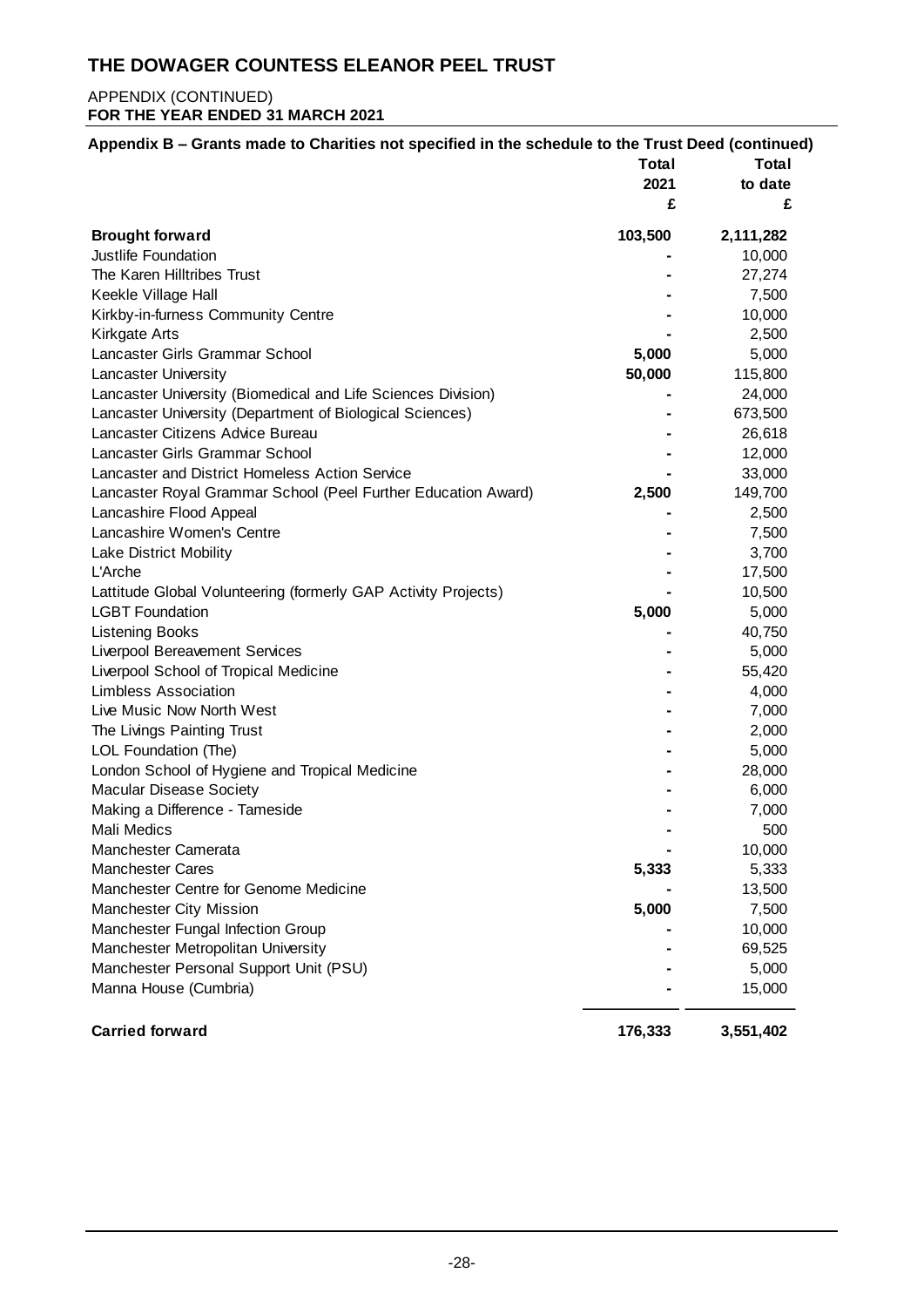## **APPENDIX (CONTINUED)**

| Appendix B – Grants made to Charities not specified in the schedule to the Trust Deed (continued) |              |                 |
|---------------------------------------------------------------------------------------------------|--------------|-----------------|
|                                                                                                   | <b>Total</b> | <b>Total</b>    |
|                                                                                                   | 2021         | to date         |
|                                                                                                   | £            | £               |
| <b>Brought forward</b>                                                                            | 176,333      | 3,551,402       |
| Marfan Trust                                                                                      |              | 8,000           |
| Mary Sunley Canal Boat                                                                            |              | 5,000           |
| Maternal and Fetal Health Research Centre                                                         |              | 10,781          |
| Mersey Counselling and Therapy Centre                                                             | 3,200        | 3,200           |
| <b>Mobility Trust</b>                                                                             |              | 5,000           |
| <b>Mood Swings Network</b>                                                                        |              | 10,000          |
| The Motivation Charitable Trust                                                                   |              | 34,000          |
| <b>Mustard Tree</b>                                                                               | 7,200        | 12,200          |
| National Eye Research Centre                                                                      | 8,500        | 8,500           |
| National Gulf Veterans Families Association (NGVFA)                                               |              | 3,000           |
| National Talking Newspapers (formerly The Talking Newspaper                                       |              | 11,000          |
| Association of the UK)                                                                            |              |                 |
| Neuromuscular Centre                                                                              |              | 25,133          |
| New Bridge                                                                                        |              | 50,950          |
| Newcastle University                                                                              |              | 6,608           |
| Nicky Alliance Day Centre (Manchester Jewish Community Care)                                      |              | 5,000           |
| North Argyll Eventide Home Association                                                            |              | 2,500           |
| North Lancashire Counselling Service                                                              |              | 3,000           |
| Northern Institute of Cancer Research (Newcastle University)                                      |              | 10,000          |
| Nottingham Trent University                                                                       |              | 8,955           |
| <b>OCD</b> Action                                                                                 |              | 2,500           |
| The Olive Branch                                                                                  |              | 9,500           |
| Open Door Centre (The)                                                                            |              | 5,000           |
| <b>Open Country</b>                                                                               |              | 3,900           |
| Outreach Community & Residental Services                                                          |              | 10,000          |
| Parents against Child Sexual Exploitation                                                         |              | 5,000           |
| Park View 4U                                                                                      | 5,000        | 5,000           |
| Peel Medical Research Trust                                                                       |              | 2,188,730       |
| Peel Studentship Trust (University of Lancaster)                                                  | 40,000       | 1,102,167       |
| Personal Support Unit Manchester                                                                  |              | 5,000           |
| The Progressive Supranuclear Palsy Association                                                    |              | 30,000          |
| Queen Elizabeth Centre Hospital                                                                   |              | 3,374           |
| Raleigh International                                                                             |              | 11,000          |
| Research Centre for Musclosketal Science & Sports Medicine                                        |              | 18,075          |
| Re-Cycle (Bikes for Africa)                                                                       |              | 10,001          |
| Rebuild (Bury)                                                                                    |              | 7,695           |
| <b>Refresh Limited</b>                                                                            |              | 23,000          |
| Rehabiliation and Medical Research Trust (REMEDI)                                                 |              | 28,000          |
| Relate Lancashire and Cumbria                                                                     |              |                 |
|                                                                                                   |              | 5,000<br>14,500 |
| Refuge and Migrant Centre                                                                         |              |                 |
| <b>Carried forward</b>                                                                            | 240,233      | 7,261,671       |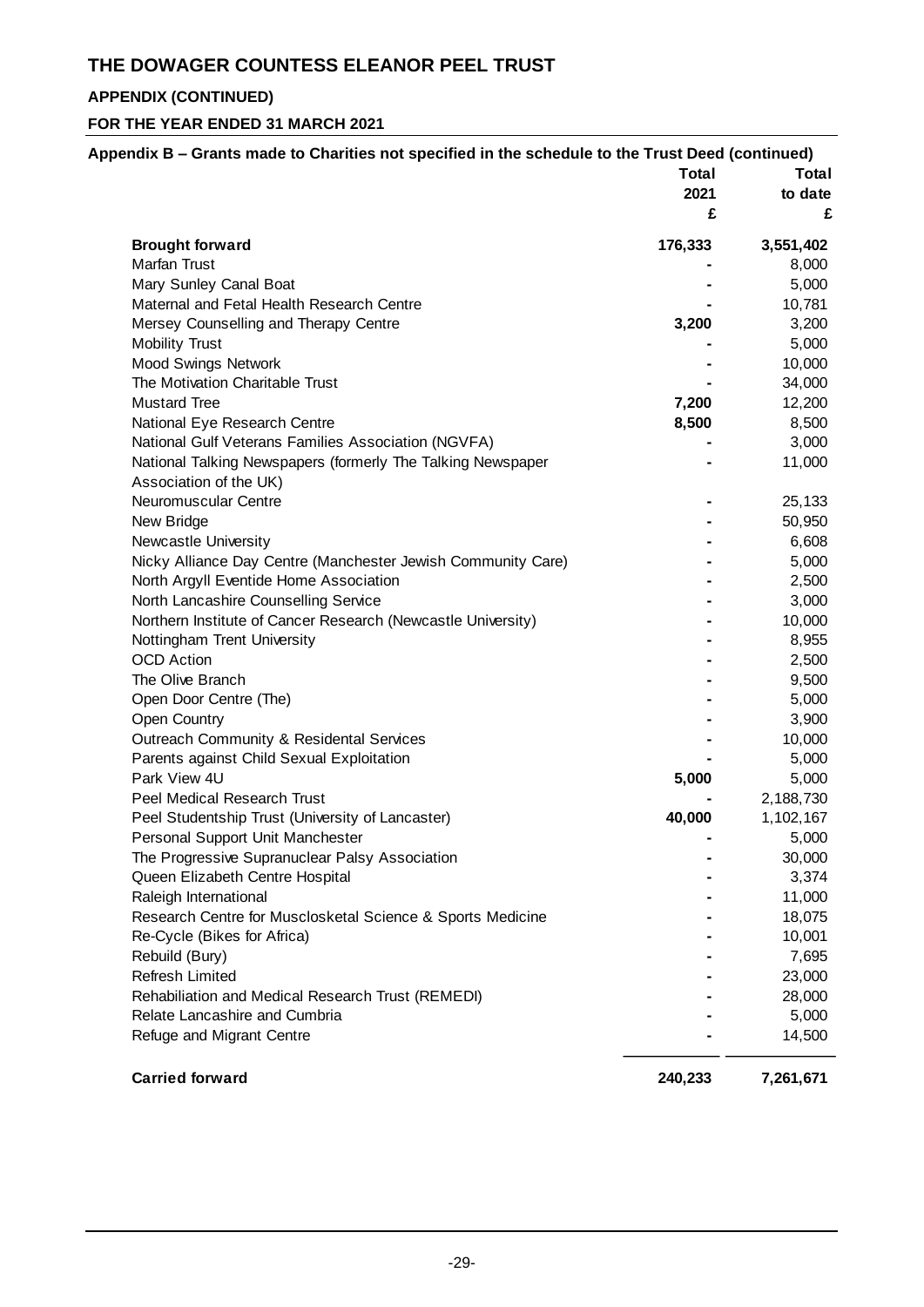## **APPENDIX (CONTINUED)**

## **FOR THE YEAR ENDED 31 MARCH 2021**

| Appendix B - Grants made to Charities not specified in the schedule to the Trust Deed (continued) |              |                              |  |
|---------------------------------------------------------------------------------------------------|--------------|------------------------------|--|
|                                                                                                   | <b>Total</b> | <b>Total</b><br>to date<br>£ |  |
|                                                                                                   | 2021<br>£    |                              |  |
|                                                                                                   |              |                              |  |
| <b>Brought forward</b>                                                                            | 240,233      | 7,261,671                    |  |
| The Respite Association                                                                           |              | 2,500                        |  |
| Restore Support Network (North West)                                                              |              | 4,850                        |  |
| Retired Executives Action Clearing House (REACH)                                                  |              | 33,000                       |  |
| Ribble Valley Crossroads Ltd                                                                      |              | 12,500                       |  |
| Rochdale Borough Shopmobility                                                                     |              | 3,500                        |  |
| Roehampton University (London)                                                                    |              | 23,374                       |  |
| Rosemere Cancer Foundation (Lancashire Teaching Hospitals NHS                                     |              | 10,000                       |  |
| Foundation Trust)                                                                                 |              |                              |  |
| The Rossendale Trust                                                                              |              | 10,000                       |  |
| Rossendale and Pendle Mountain Rescue Team                                                        |              | 5,000                        |  |
| The Rotary Club of Keswick                                                                        |              | 2,500                        |  |
| Royal Holloway University of London                                                               |              | 10,000                       |  |
| St George's University of London- Division of Clinical Development                                |              | 8,500                        |  |
| Sciences                                                                                          |              |                              |  |
| St Andrew's Church                                                                                |              | 3,000                        |  |
| St Andrew's Community Network                                                                     |              | 2,500                        |  |
| St Bride's Church                                                                                 |              | 15,000                       |  |
| St John's Guild                                                                                   |              | 22,714                       |  |
| St Luke's Hospice Sheffield                                                                       |              | 12,000                       |  |
| <b>St Marks Church</b>                                                                            |              | 5,000                        |  |
| St Oswald's Church                                                                                | 5,000        | 5,000                        |  |
| St Paul's Eye Unit                                                                                |              | 5,000                        |  |
| St Thomas Church Lancaster                                                                        |              | 10,000                       |  |
| <b>St Wilfred's Centre</b>                                                                        |              | 7,000                        |  |
| St Wilfred's Church Grappenhall                                                                   |              | 5,000                        |  |
| Salford Royal NHS                                                                                 | 20,586       | 20,586                       |  |
| Salvaltion Army (The)                                                                             |              | 5,000                        |  |
| The Salvation Army - Blackpool Citadel Corps                                                      |              | 1,983                        |  |
| Sandylands Methodist Church                                                                       |              | 5,000                        |  |
| Savera UK                                                                                         |              | 5,000                        |  |
| School of Pharmacy and Pharmaceutical Sciences                                                    |              | 15,000                       |  |
| The Scottish Veterans Garden City Association                                                     |              | 10,000                       |  |
| SCOPE (Beaumont College)                                                                          |              | 74,500                       |  |
| Seacombe URC                                                                                      | (10,000)     | 10,000                       |  |
| Sefton O.P.E.R.A                                                                                  |              | 7,500                        |  |
| The Sequal Trust (Formerly Sequal)                                                                |              | 10,100                       |  |
| Sheffield Hallam University                                                                       |              | 9,950                        |  |
| <b>Shopmobility Stockport</b>                                                                     |              | 2,000                        |  |
| Shoulder to Shoulder                                                                              |              | 3,500                        |  |
|                                                                                                   |              |                              |  |
|                                                                                                   |              |                              |  |

**Carried forward 255,819 7,659,728**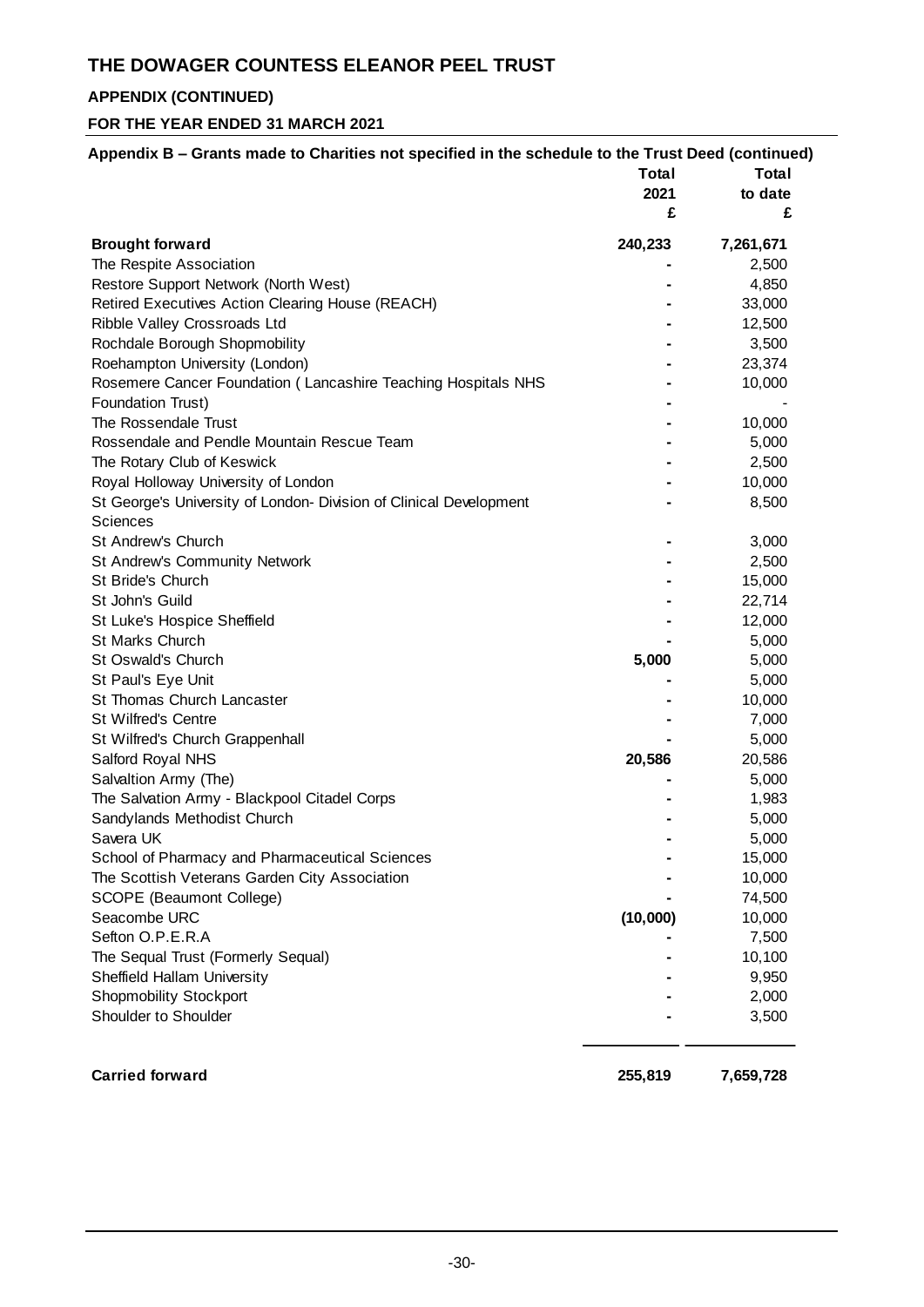## **APPENDIX (CONTINUED)**

| Appendix B – Grants made to Charities not specified in the schedule to the Trust Deed (continued) |              |           |
|---------------------------------------------------------------------------------------------------|--------------|-----------|
|                                                                                                   | <b>Total</b> | Total     |
|                                                                                                   | 2021         | to date   |
|                                                                                                   | £            | £         |
| <b>Brought forward</b>                                                                            | 255,819      | 7,659,728 |
|                                                                                                   |              |           |
| Shrewsbury Drapers Holy Cross Limited                                                             |              | 5,000     |
| Simeon Care for the Elderly                                                                       |              | 6,000     |
| Sight Advise South Lakes                                                                          |              | 9,500     |
| The Silver Line Helpline                                                                          |              | 5,000     |
| <b>Skerton Community Association</b>                                                              |              | 1,500     |
| The Society of Mary and Martha                                                                    |              | 10,000    |
| SPA (The Peggy Dodd Centre) (Formerly SREMI)                                                      |              | 16,500    |
| The Space Centre Preston Ltd                                                                      |              | 7,500     |
| Spadework Ltd                                                                                     |              | 21,500    |
| Special Educational Needs Familys Support Group                                                   |              | 5,000     |
| Spinal Injuries Association                                                                       | 3,000        | 16,000    |
| Sportability                                                                                      |              | 2,000     |
| Springfield Domestic Abuse Support South Lakeland                                                 | 7,000        | 7,000     |
| Staffordshire Women's Aid                                                                         |              | 9,255     |
| <b>Stanley Grange Community Association</b>                                                       |              | 15,000    |
| Stockdales of Sale, Altrincham and District                                                       | 7,000        | 7,000     |
| <b>Streetwise Opera</b>                                                                           |              | 2,500     |
| <b>SWACA</b>                                                                                      |              | 5,000     |
| Swansea University Medical School                                                                 |              | 14,952    |
| The Swinfen Chariable Trust                                                                       |              | 6,000     |
| Tagsa Uibhist                                                                                     |              |           |
| Tall Ships Youth Trust                                                                            | 3,000        | 9,600     |
| Tax Help for Older People                                                                         |              | 4,000     |
| Thomas                                                                                            |              | 5,000     |
| Threlkeld Village Hall Trust                                                                      |              | 5,000     |
| TLC Talk, Listen, Change                                                                          |              | 5,000     |
| <b>Tower Hamlets Mission</b>                                                                      |              | 10,000    |
| <b>Trafford Domestic Abuse Services</b>                                                           |              | 3,000     |
| <b>Treetops Hospice Trust</b>                                                                     |              | 15,000    |
| Triple A Project                                                                                  |              | 5,000     |
| Trinity Methodiat Church Clitheroe                                                                |              | 15,000    |
| Trinity United Reformed Church Lancaster                                                          |              | 14,500    |
| The Daniel Turnberg Trust Fund                                                                    |              | 10,000    |
| <b>UCANDOIT</b>                                                                                   |              | 5,000     |
| UK Med                                                                                            | 10,000       | 50,000    |
| UK North Blind Sailing Association                                                                |              | 1,000     |
|                                                                                                   |              |           |
| <b>Ulverston Inshore Rescue</b>                                                                   |              | 4,000     |
| <b>Ulster University</b>                                                                          |              | 128,158   |
| <b>Carried forward</b>                                                                            | 285,819      | 8,121,193 |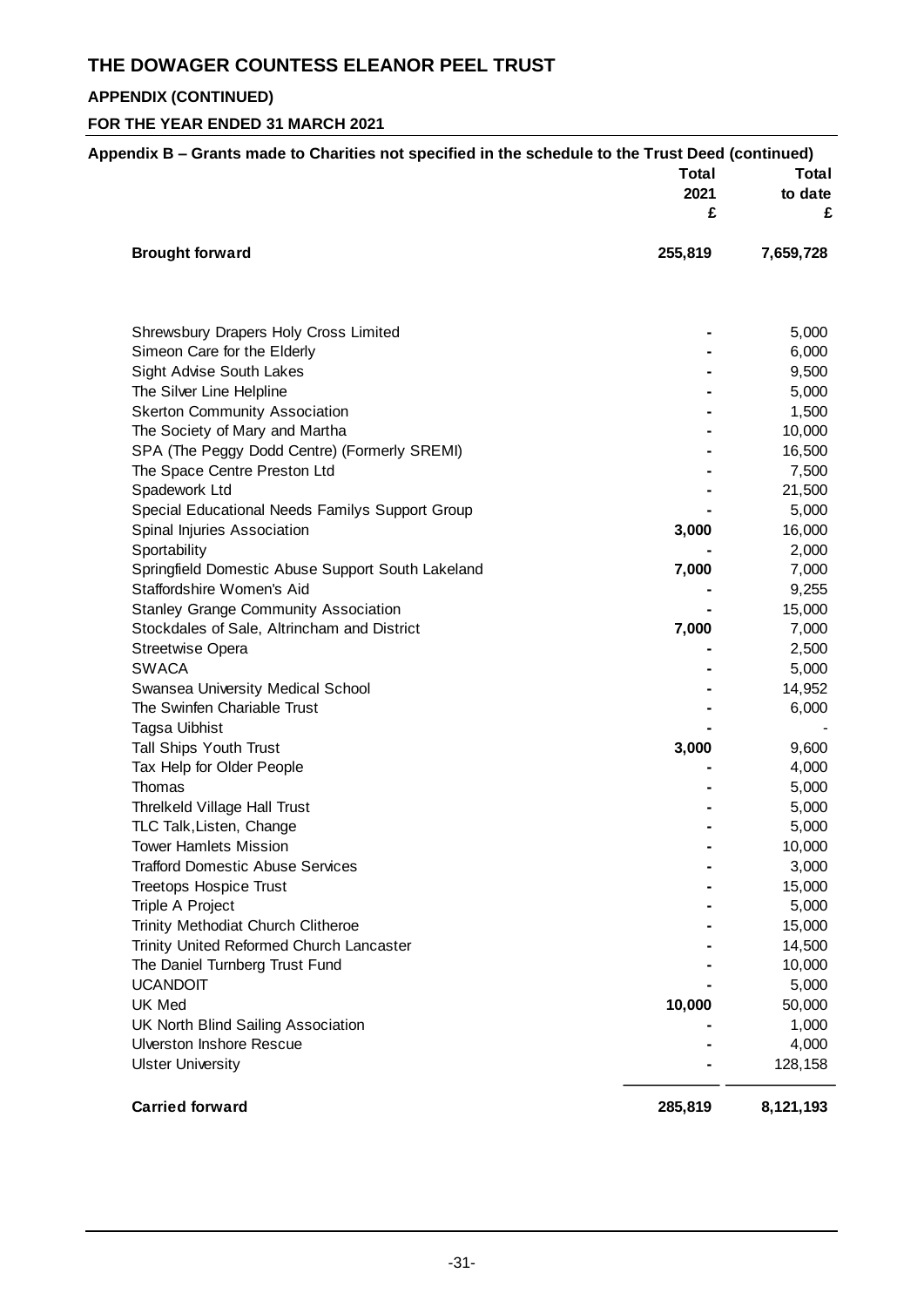## **APPENDIX (CONTINUED)**

### **FOR THE YEAR ENDED 31 MARCH 2021**

### **Appendix B – Grants made to Charities not specified in the schedule to the Trust Deed (continued)**

|                                                                  | <b>Total</b><br>2021 | <b>Total</b><br>to date |
|------------------------------------------------------------------|----------------------|-------------------------|
|                                                                  | £                    | £                       |
| <b>Brought forward</b>                                           | 285,819              | 8,121,193               |
| <b>UNIQUE</b>                                                    |                      | 2,000                   |
| University of Bolton (Neurocognition)                            |                      | 10,000                  |
| University of Birmingham                                         |                      | 12,448                  |
| University of Cambridge                                          |                      | 14,956                  |
| University of Central Lancashire                                 |                      | 13,200                  |
| University College London                                        |                      | 12,340                  |
| University of Cumbria - Faculty of Health and Science            |                      | 136,051                 |
| University of Cumbria (formerly St Martin's College of Education |                      | 83,450                  |
| Lancaster)                                                       |                      |                         |
| University of Dundee                                             |                      |                         |
| University of Edinburgh                                          | 23,094               | 36,076                  |
| University Hospital of Wales                                     |                      | 9,936                   |
| University of Hull                                               |                      | 17,000                  |
| University of Leeds - Institute of Functional Studies            |                      | 14,568                  |
| University of Leicester                                          |                      | 23,461                  |
| University of Liverpool                                          | 29,191               | 237,228                 |
| University of London                                             |                      | 28,354                  |
| University of Manchester                                         | 64,326               | 384,901                 |
| University of Oxford                                             |                      | 37,297                  |
| University of Plymouth                                           |                      | 14,100                  |
| University of Salford                                            | (2,613)              | 95,279                  |
| University of Salford - Institute of Dementia                    |                      | 500,000                 |
| University of St Andrews                                         |                      | 12,881                  |
| University of Strathcylde                                        |                      | 8,782                   |
| University of Wolverhampton                                      |                      | 25,000                  |
| <b>Veterans in Communities</b>                                   |                      | 13,810                  |
| Village Water                                                    | 4,632                | 31,261                  |
| Vitalise (formerly Winged Fellowship Trust)                      |                      | 7,750                   |
| <b>Voluntary Action Broxtowe</b>                                 |                      | 2,000                   |
| <b>Walthew House</b>                                             |                      | 7,500                   |
| Walton Lea Partnership                                           |                      | 5,000                   |
| <b>Warrington YMCA</b>                                           |                      | 8,000                   |
| Watford New Hope Trust                                           |                      | 3,000                   |
| Wellbeing of Women                                               |                      | 117,209                 |
| Wellcome - Wolfson Institute for Experimental Medicine           |                      | 14,585                  |
| <b>Carried forward</b>                                           | 404,449              | 10,060,616              |